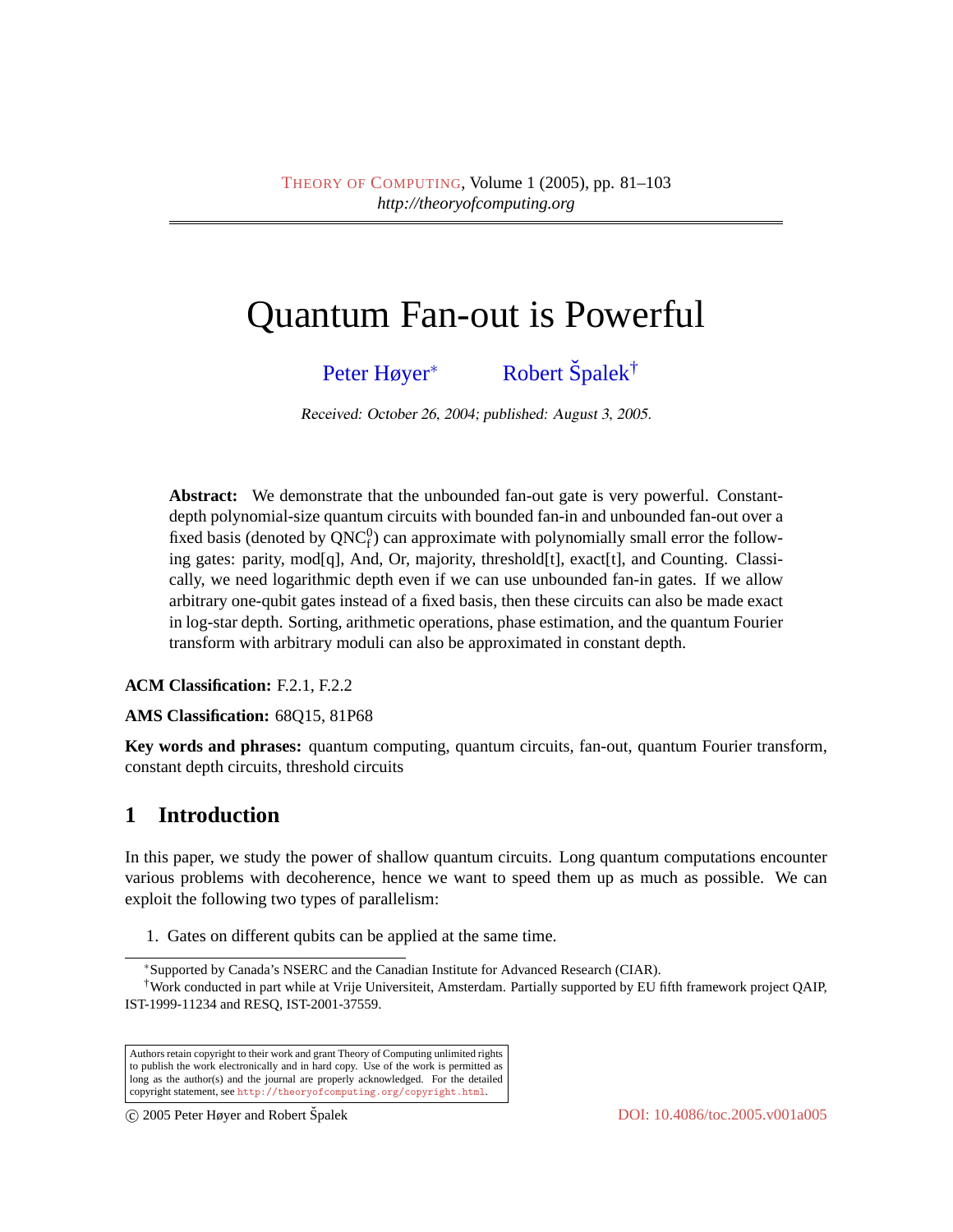#### <span id="page-1-0"></span>2. *Commuting* gates can be applied to the *same* qubits at the same time.

The first approach is just the classical parallel computation. The second approach only makes sense when the gates applied on the same qubits commute, i.e.  $AB = BA$ , otherwise the outcome would be ambiguous. Being able to do this is a strong assumption, however there are models of quantum computers, in which it is physically feasible: ion-trap computers [\[4\]](#page-20-0) and bulk-spin resonance (NMR) [\[9\]](#page-20-1). The basic idea is that if two quantum gates commute, so do their Hamiltonians and therefore we can apply their joint operation by performing both evolutions at the same time. This type of research started after the Mølmer–Sørensen paper [\[15\]](#page-21-0). Recently, a Hamiltonian implementing the fan-out gate (which is crucial for all our simulations) has been proposed by Fenner [\[8\]](#page-20-2).

In our paper, we investigate how much the power of quantum computation would increase if we allow such commuting gates. The computation in the stronger model must be efficient, therefore we do not require the ability to perform *any* set of commuting gates. This is in accordance with standard quantum computation, where we also allow only some gates. We choose a representative, the so-called *unbounded fan-out gate*, which is a sequence of controlled-not gates sharing one control qubit. We call it fan-out, because if all target qubits are zero, then the gate copies the *classical* source bit into *n* copies. We show that fan-out is in some sense universal for all sets of commuting gates. In particular, the joint operation of any set of commuting gates (that can be easily diagonalised) can be simulated by a constant-depth quantum circuit using just one-qubit and fan-out gates. To achieve this, we generalise the parallelisation method of [\[17,](#page-21-1) [10\]](#page-20-3) and adapt it to the constant-depth setting.

We state our results in terms of circuit complexity classes. Classically, the main classes computed by constant-depth, polynomial-size circuits are:

 $NC<sup>0</sup>$  with Not and bounded fan-in gates: And, Or,  $AC<sup>0</sup>$  with Not and unbounded fan-in gates: And, Or,  $TC^0$  with Not and unbounded fan-in gates: And, Or, threshold[t] for all *t*,  $AC^0[q]$  with Not and unbounded fan-in gates: And, Or, mod[q],  $ACC^{0} = \bigcup_{q} AC^{0}[q].$ 

The zero in the exponent means constant depth, in general NC*<sup>k</sup>* means (log*<sup>k</sup> n*)-depth circuits. Several separations between these classes are known. Razborov [\[18\]](#page-21-2) proved that  $TC^0$  is strictly more powerful than ACC<sup>0</sup>. Using algebraic methods, Smolensky [\[21\]](#page-21-3) proved that  $AC^0[q] \ne AC^0[q']$ , where  $q, q'$  are powers of distinct primes. In other words, threshold gates cannot be simulated by constant-depth circuits with unbounded fan-in Or gates, and mod[q] gates do not simulate each other.

The main quantum circuit classes corresponding to the classical classes are QNC<sup>0</sup>, QAC<sup>0</sup>, QTC<sup>0</sup>, and QACC<sup>0</sup>. We use subscript 'f' to indicate circuits where we allow the fan-out gate (e.g.  $QNC<sub>f</sub><sup>0</sup>$ ). Classically, fan-out (copying the result of one gate into inputs of other gates) is taken for granted. Surprisingly, in contrast to the classical case, some of the quantum circuit classes are the same. Moore [\[16\]](#page-21-4) proved that parity is equivalent to fan-out, i.e.  $QAC_f^0 = QAC_1^0[2]$ . Green et al. [\[10\]](#page-20-3) proved that allowing mod[q] gates with different moduli always leads to the same quantum classes, i.e.  $QACC^{0} = QAC^{0}[q]$ for every integer  $q > 2$ .

In this paper, we extend these results and show that even exact[t] gates (which output 1 if the input is of Hamming weight *t*, and 0 otherwise) can be approximated with polynomially small error by fanout and single qubit gates in constant depth. Our simulations have polynomially small error. Since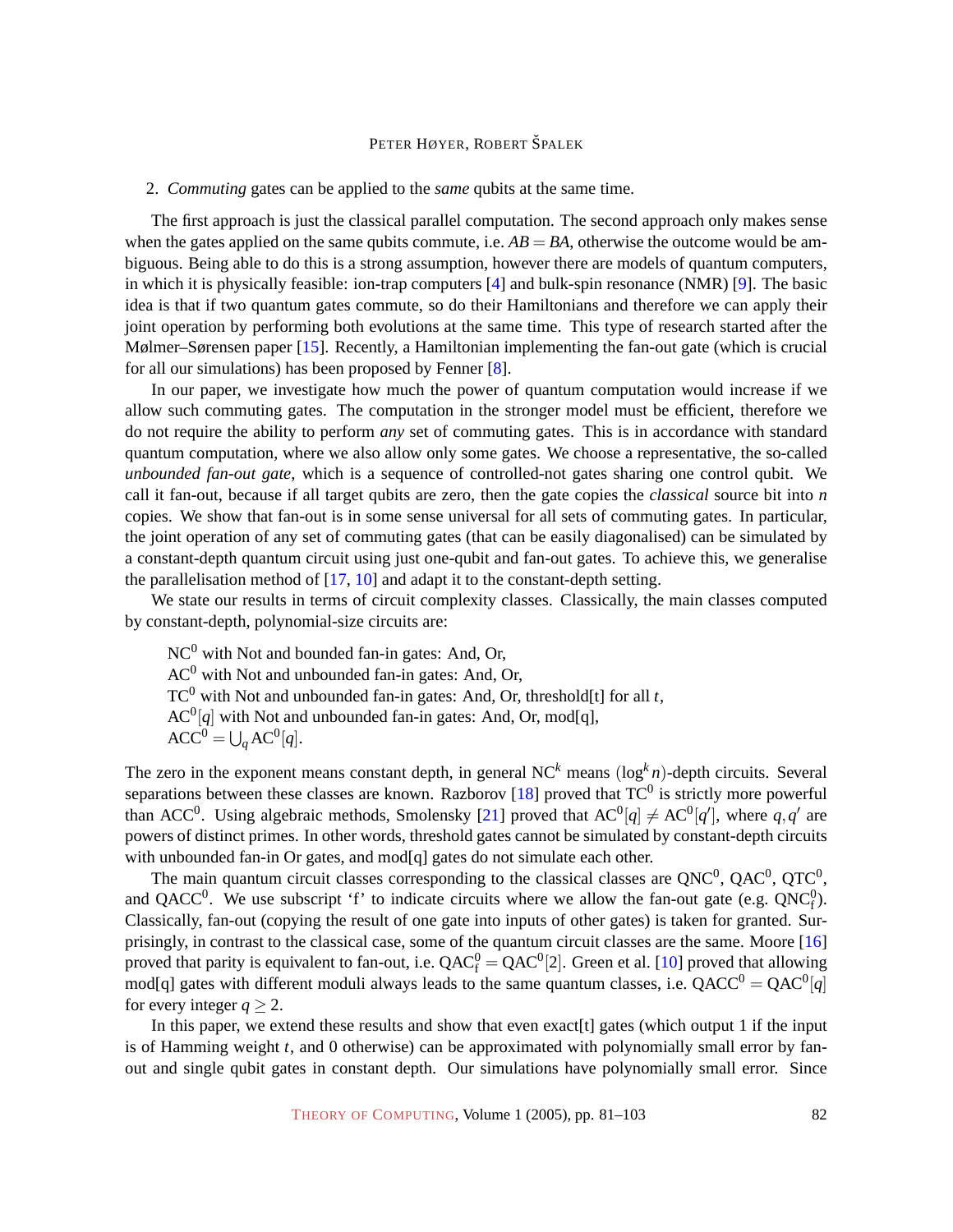exact[t] gates can simulate And, Or, threshold[t], and mod[q] gates, we conclude that the bounded-error versions of the following classes are equal:  $B\text{-}QNC_f^0 = B\text{-}QAC_f^0 = B\text{-}QTC_f^0$ . The exact[t] gate can be approximated in constant depth thanks to the parallelisation method. However, the simulation is not so straightforward as for mod[q] in [\[10\]](#page-20-3) and it works only with high probability.

We then introduce a so-called Or-reduction that converts *n* input bits *x* into log*n* output bits *y* and preserves the Or function, i.e. *x* is nonzero if and only *y* is. We show how to implement it exactly in constant depth and use it to achieve exact computation of Or and exact[t] in log-star depth. (Circuits of log-star depth are defined in Section [5.\) We also apply the Or-reduction to decrease the size of most of](#page-14-0) our circuits.

Our results concerning the threshold[t] gate have several interesting implications. Siu et al. [\[20\]](#page-21-5) proved that sorting and integer arithmetic (addition and multiplication of *n* integers, and division with remainder) are computable by constant-depth threshold circuits. It follows that all of them can be approximated in  $B\text{-}QNC_f^0$ .

The last contribution of our paper concerns the quantum Fourier Transform (QFT). Cleve and Watrous [\[5\]](#page-20-4) published an elegant log-depth quantum circuit that approximates the QFT. By optimising their methods to use the fan-out gate, we can approximate the QFT in constant depth with polynomially small error. First, we develop a circuit for the QFT with respect to a power-of-2 modulus, and then, using a technique of [\[11\]](#page-21-6), we show that the QFT with respect to arbitrary moduli can be approximated too. Hence the QFT is in B-QNC $_1^0$ . The QFT has many applications, one of which is the phase estimation of an unknown quantum state.

Shor's original algorithm for factoring [\[19\]](#page-21-7) uses the QFT and the modular exponentiation. Cleve and Watrous [\[5\]](#page-20-4) have shown that it can be adapted to use modular multiplication of *n* integers. Since we prove that both the QFT and arithmetic operations are in  $B\text{-}QNC_f^0$ , polynomial-time bounded-error algorithms with oracle  $B-QNC<sub>f</sub><sup>0</sup>$  can factorise numbers and compute discrete logarithms. We can make the following conclusions: First, if  $B-QNC<sub>f</sub><sup>0</sup>$  can be simulated by a BPP machine, then factoring can be done in polynomial time by bounded-error Turing machines. Second, since it unlikely that BQP = B-QNC $_f^0$ , factoring and discrete logarithms are likely not the hardest things quantum computers can do.

### <span id="page-2-0"></span>**2 Quantum circuits with unbounded fan-out**

*Quantum circuits* resemble classical reversible circuits. A quantum circuit is a sequence of quantum gates ordered into *layers*. The gates are consecutively applied in accordance with the order of the layers. Gates in one layer can be applied in parallel. The size of a gate is the number of affected qubits. The *depth* of a circuit is the number of layers and the *size* is the total size of all its gates. A circuit can solve problems of a fixed input size, so we define *families* of circuits containing one circuit for every input size. We consider only *uniform* families, whose description can be generated by a log-space Turing machine.

A *quantum gate* is a unitary operator applied to some subset of qubits. We usually use gates from a fixed *universal basis* (Hadamard gate, rotation by an irrational multiple of π, and the controlled-not gate) that can approximate any quantum gate with good precision [\[1\]](#page-20-5). The qubits are divided into 2 groups: *Input/output* qubits contain the description of the input at the beginning and they are measured in the computational basis at the end. *Ancilla qubits* are initialised to  $|0\rangle$  at the beginning and the circuits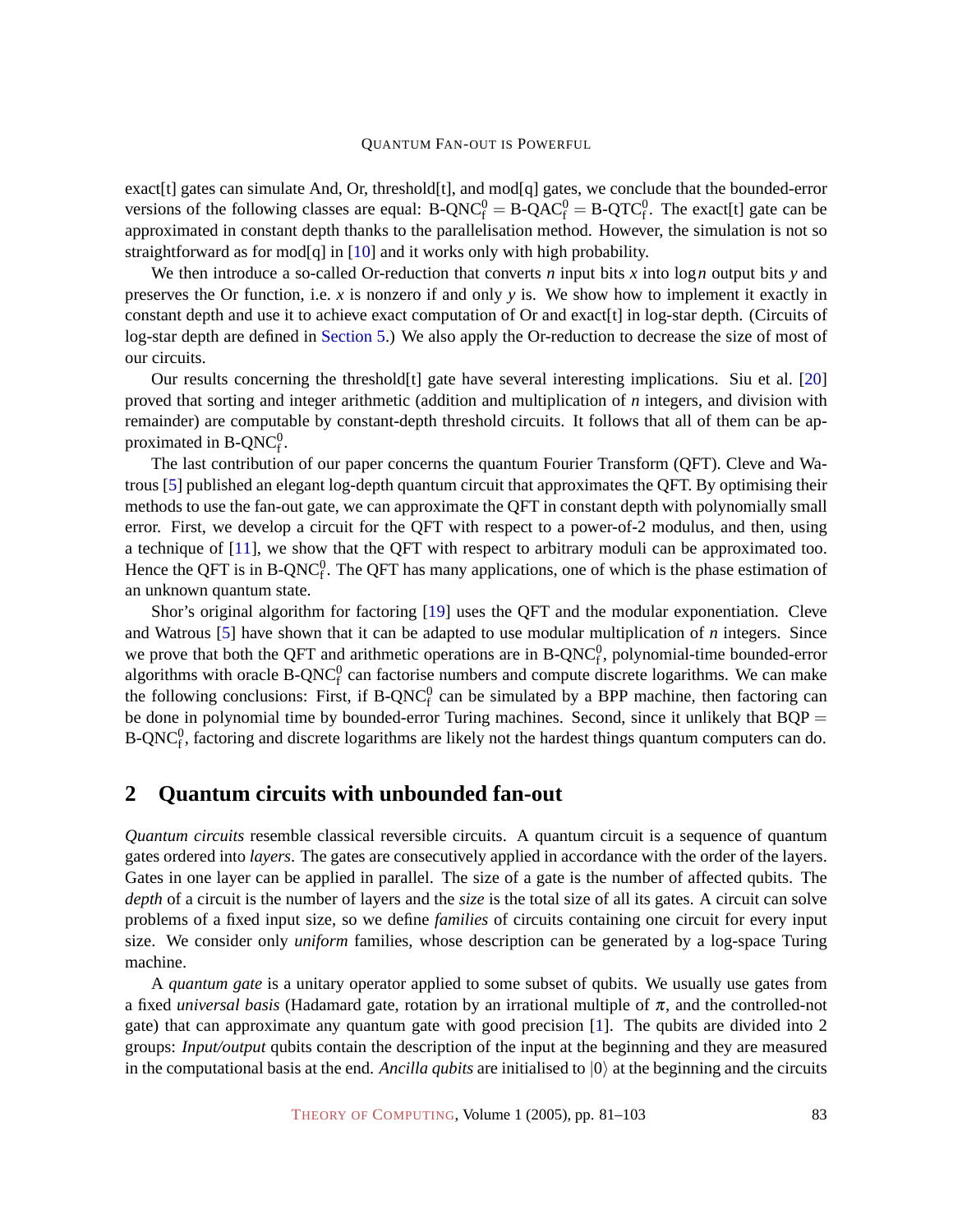

<span id="page-3-0"></span>Figure 1: Equivalence of parity and fan-out

usually clean them at the end, so that the output qubits are in a pure state and the ancillas may be reused.

Since unitary evolution is reversible, every operation can be undone. Running the computation backward is called *uncomputation* and is often used for cleaning ancilla qubits.

#### <span id="page-3-2"></span>**2.1 Definition of quantum gates**

Quantum circuits cannot use a naive quantum fan-out gate mapping every quantum superposition

$$
|\phi\rangle|0\rangle\ldots|0\rangle\rightarrow|\phi\rangle\ldots|\phi\rangle
$$

due to the no-cloning theorem [\[23\]](#page-21-8). Such a gate is not linear, let alone unitary. Instead, our fan-out gate copies only classical bits and the effect on superpositions is determined by linearity. It acts as a controlled-not-. . . -not gate, i.e. it is an unbounded sequence of controlled-not gates sharing one control qubit. Parity is a natural counterpart of fan-out. It is an unbounded sequence of controlled-not gates sharing one target qubit.

**Definition 2.1.** The fan-out gate maps  $|y_1\rangle \dots |y_n\rangle |x\rangle \rightarrow |y_1 \oplus x\rangle \dots |y_n \oplus x\rangle |x\rangle$ , where  $x \oplus y = (x + y)$ mod 2. The parity gate maps  $|x_1\rangle \dots |x_n\rangle |y\rangle \rightarrow |x_1\rangle \dots |x_n\rangle |y \oplus (x_1 \oplus \dots \oplus x_n)\rangle$ .

<span id="page-3-1"></span>**Example 2.2.** As used in [\[16\]](#page-21-4), parity and fan-out can simulate each other in constant depth. The Hadamard gate is  $H = \frac{1}{4}$ 2  $(1 \ 1$ 1 −1 ) and it holds that  $H^2 = I$ . If a controlled-not gate is preceded and succeeded by Hadamard gates on both qubits, it just turns around. Since parity is a sequence of controlled-not gates, we can turn around all of them in parallel. The circuit is shown in [Figure 1.](#page-3-0)

In this paper, we investigate the circuit complexity of, among others, these gates:

**Definition 2.3.** Let  $x = x_1 \ldots x_n$  and let |x| denote the Hamming weight of x. The following  $(n+1)$ -qubit gates map  $|x\rangle|y\rangle \rightarrow |x\rangle|y \oplus g(x)\rangle$ , where  $g(x) = 1$  iff

> $|x| > 0$ : Or,  $|x| = n$ : And (Toffoli),  $|x| \ge \frac{n}{2}$ : majority,  $|x|$  mod  $q = 0$ : mod[q],  $|x| \ge t$ : threshold[t],  $|x| = t$ : exact[t],

A counting gate is any gate that maps  $|x\rangle|0^m\rangle \rightarrow |x\rangle||x\rangle$  for  $m = \lceil \log(n+1) \rceil$ .

THEORY OF C[OMPUTING](http://dx.doi.org/10.4086/toc), Volume 1 (2005), pp. 81–103 84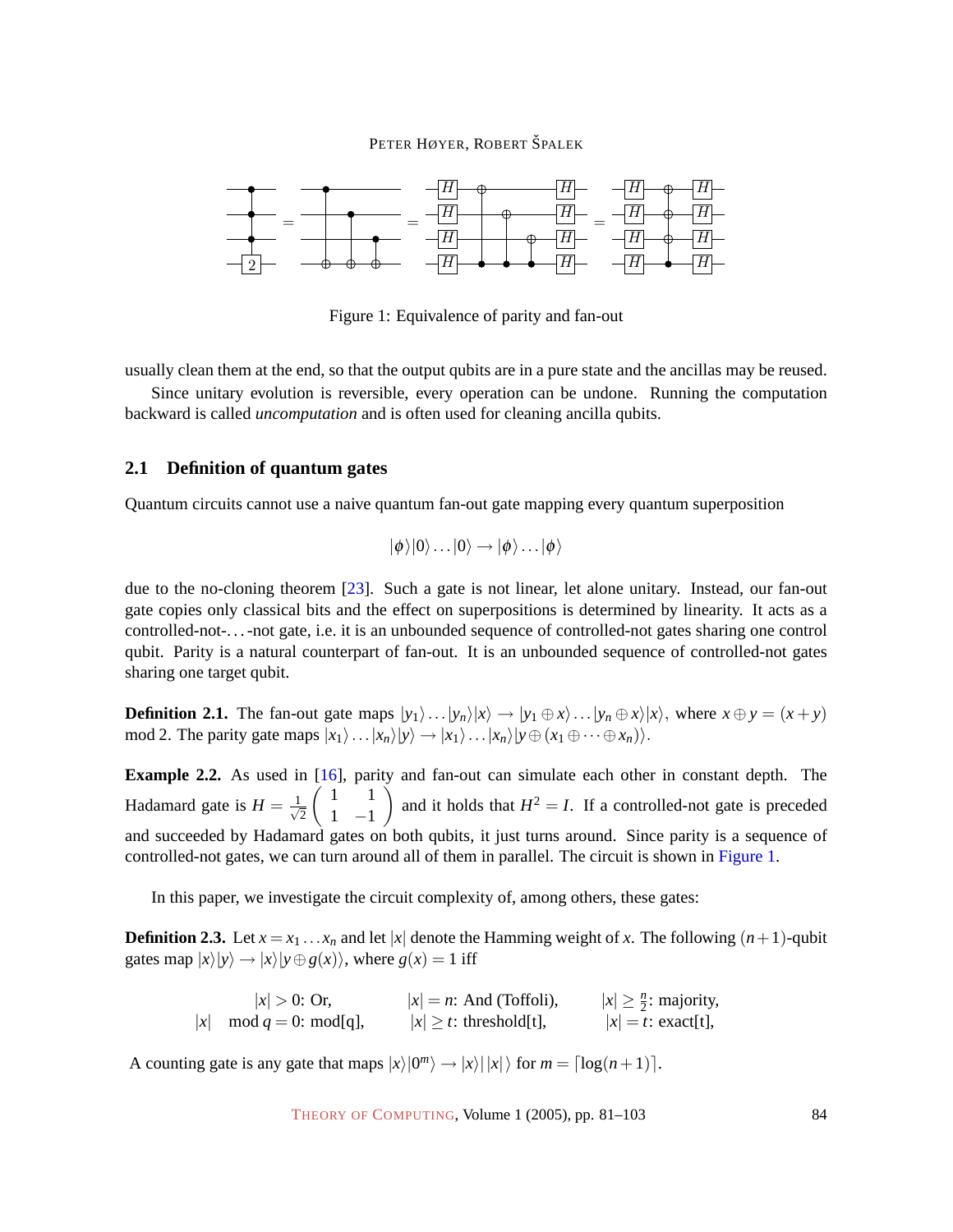

<span id="page-4-0"></span>Figure 2: Implementing an arbitrary controlled one qubit gate

#### **2.2 Quantum circuit classes**

**Definition 2.4.**  $QNC_f(d(n))$  contains operators computed exactly (i.e. without error) by uniform families of quantum circuits with fan-out of depth  $O(d(n))$ , polynomial size, and over a fixed basis.  $QNC_f^k =$  $QNC_f(\log^kn)$ . R-QNC<sup>k</sup> contains operators approximated with one-sided, and B-QNC<sup>k</sup> with two-sided, polynomially small error.

<span id="page-4-3"></span>**Remark 2.5.** The circuits below are over a fixed universal basis, unless explicitly mentioned otherwise. Some of our circuits need arbitrary one-qubit gates to be exact. For simplicity, we sometimes include several fixed-size gates (e.g. the binary Or gate and controlled one-qubit gates) in our set of basis gates. This inclusion does not influence the asymptotic depth of our circuits, since every *s*-qubit quantum gate can be decomposed into a sequence of one-qubit and controlled-not gates of length  $O(s^34^s)$  [\[2\]](#page-20-6).

For every one-qubit gate *U*, there exist one-qubit gates *A*, *B*, *C* and a rotation  $P = R_z(\alpha)$  such that the controlled gate *U* is computed by the constant-depth circuit shown in [Figure 2](#page-4-0)  $[2, \text{Lemma 5.1}]$  $[2, \text{Lemma 5.1}]$ . If a qubit controls more one-qubit gates, then we can still use this method in constant depth. We just replace the controlled-not gate by the fan-out gate and the rotations *P* are multiplied.

### **3 Parallelisation method**

In this section, we describe a general parallelisation method for achieving very shallow circuits. We then apply it to the rotation by Hamming weight and the rotation by value, and show how to compute them in constant depth.

#### **3.1 General method**

The unbounded fan-out gate is universal for commuting gates in the following sense: Using fan-out, gates can be applied to the same qubits at the same time whenever  $(1)$  they commute,  $(2)$  we know the basis in which they all are diagonal, and (3) we can efficiently change into the basis. The method reduces the depth, but may in general require the use of ancilla qubits.

<span id="page-4-1"></span>**Lemma 3.1.** [\[13,](#page-21-9) Theorem 1.3.19] *For every set of pairwise commuting unitary gates, there exists an orthogonal basis in which all the gates are diagonal.*

<span id="page-4-2"></span>**Theorem 3.2.** [\[17,](#page-21-1) [10\]](#page-20-3) Let  ${U_i}_{i=1}^n$  be pairwise commuting gates on k qubits. Gate  $U_i$  is controlled *by qubit* |*xi*i*. Let T be a gate changing the basis according to [Lemma 3.1.](#page-4-1) There exists a quantum circuit with fan-out computing*  $U = \prod_{i=1}^{n} U_i^{x_i}$  *having depth*  $\max_{i=1}^{n} \text{depth}(U_i) + 4 \cdot \text{depth}(T) + 2$ , size  $\sum_{i=1}^{n}$  size(*U<sub>i</sub>*) + (2*n* + 2) · size(*T*) + 2*n*, and using (*n* − 1)*k* ancillas.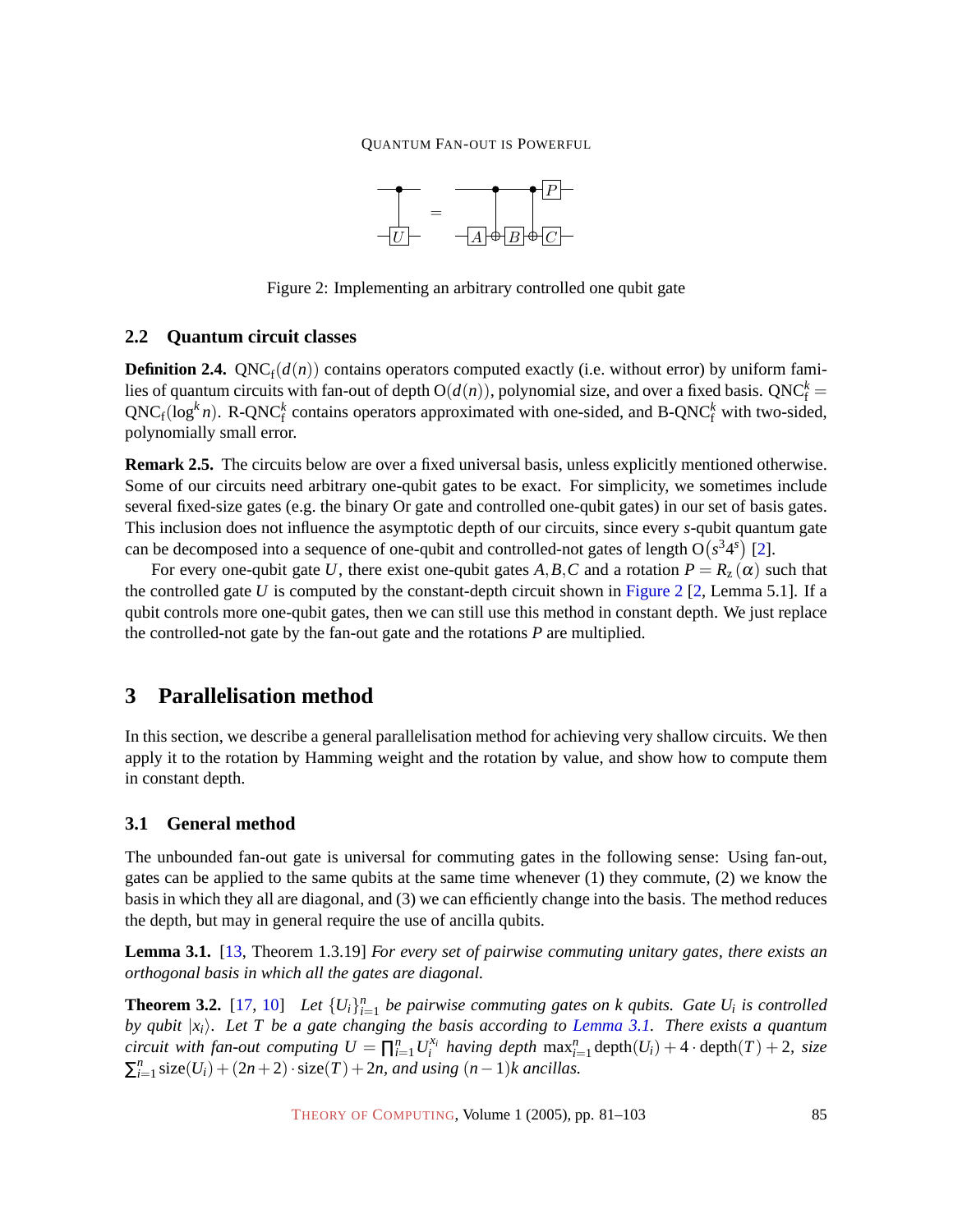PETER HØYER, ROBERT ŠPALEK



Figure 3: A serial circuit with interpolated basis changes

<span id="page-5-0"></span>

<span id="page-5-1"></span>Figure 4: A parallelised circuit performing  $U = T^{\dagger}(\prod_{i=1}^{n} V_i^{x_i})T = \prod_{i=1}^{n} U_i^{x_i}$ 

*Proof.* Consider a circuit that applies all  $U_i$  sequentially. Put  $TT^{\dagger} = I$  between  $U_i$  and  $U_{i+1}$ . The circuit is shown in [Figure 3.](#page-5-0) Take  $V_i = T^{\dagger} U_i T$  as new gates. They are diagonal in the computational basis, hence they just impose some phase shifts. Multiple phase shifts on entangled states multiply, so can be applied in parallel. We use fan-out gates twice: first to create *n* entangled copies of target qubits and then to destroy the entanglement. The final circuit with the desired parameters is shown in [Figure 4.](#page-5-1)  $\Box$ 

<span id="page-5-3"></span>**Example 3.3.** As used in [\[16\]](#page-21-4), it is simple to prove that  $\text{mod}[q] \in \text{QNC}_f^0$ . Each input qubit controls one increment modulo *q* on a counter initialised to 0. At the end, we obtain  $|x|$  mod *q*. The modular increments commute and thus can be parallelised. Since  $q$  is fixed, changing the basis and the increment can both be done in constant depth.

#### **3.2 Rotation by Hamming weight and value**

In this paper, we often use a *rotation by Hamming weight*  $R_z(\varphi|x|)$  and a *rotation by value*  $R_z(\varphi x)$ , where  $R_z(\alpha)$  is one-qubit rotation around the *z*-axis by angle  $\alpha$ :  $R_z(\alpha) = |0\rangle\langle0| + e^{i\alpha}|1\rangle\langle1|$ . They can both be computed in constant depth.

<span id="page-5-2"></span>**Lemma 3.4.** *For every angle* ϕ*, there exist constant-depth, linear-size quantum circuits with fan-out computing*  $R_z(\varphi|x|)$  *and*  $R_z(\varphi x)$  *on input*  $x = x_{n-1} \dots x_1 x_0$ *.* 

*Proof.* The left circuit in [Figure 5](#page-6-0) shows how to compute the rotation by Hamming weight. Each input qubit controls  $R_z(\varphi)$  on the target qubit, hence the total angle is  $\varphi|x|$ . These controlled rotations are

THEORY OF C[OMPUTING](http://dx.doi.org/10.4086/toc), Volume 1 (2005), pp. 81–103 86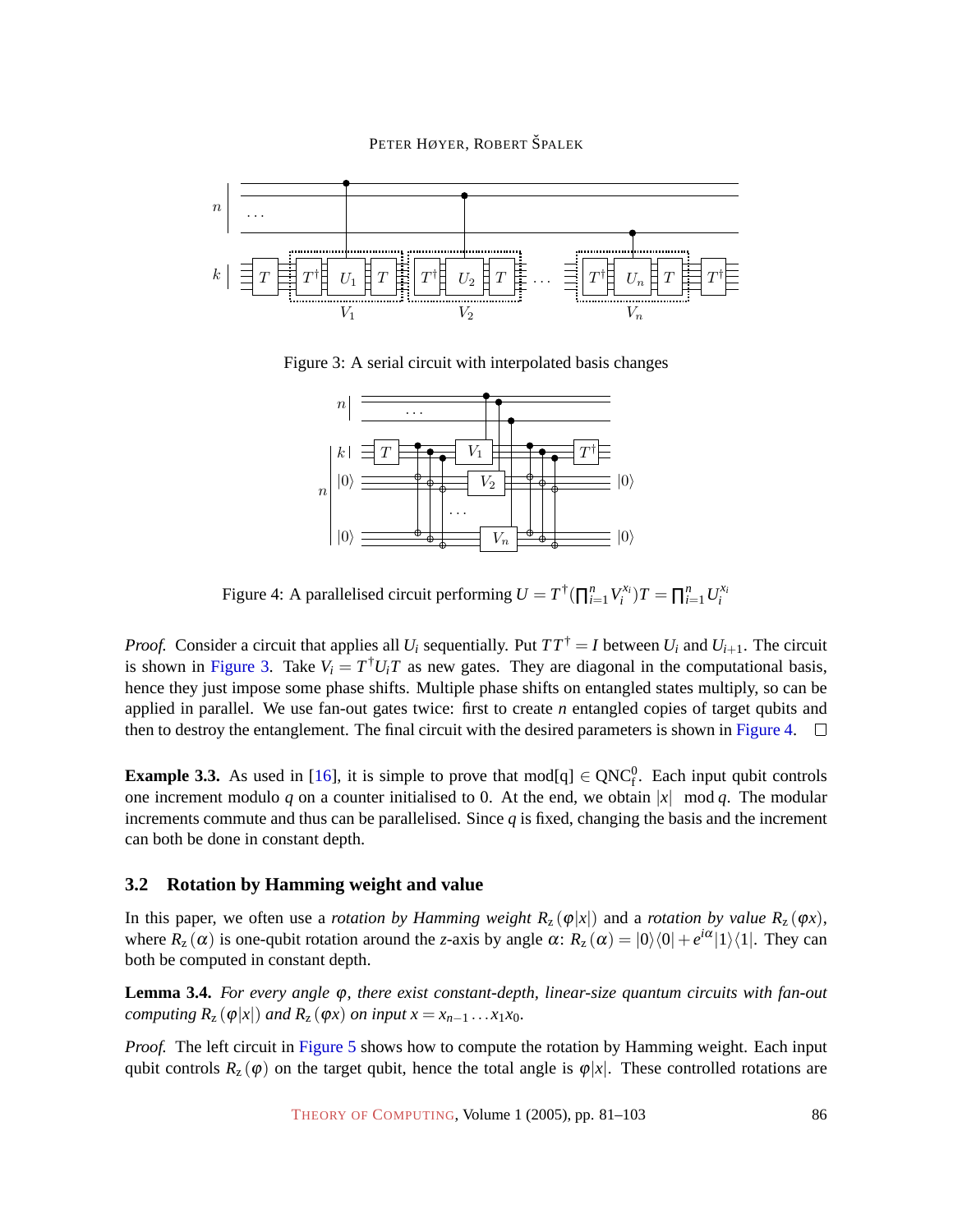

<span id="page-6-0"></span>Figure 5: Rotation by Hamming weight and value

parallelised using the parallelisation method. The right circuit shows the rotation by value. It is similar to the rotation by Hamming weight, only the input qubit  $|x_j\rangle$  controls  $R_z\left(\phi 2^j\right)$ , hence the total angle is  $\varphi \sum_{j=0}^{n-1} 2^j x_j = \varphi x.$  $\Box$ 

<span id="page-6-3"></span>**Remark 3.5.** The construction uses rotations  $R_z(\varphi)$  for arbitrary  $\varphi \in \mathbb{R}$ . However, we are only allowed to use a fixed set of one-qubit gates. It is easy to see that every rotation can be approximated with polynomially small error by  $\overline{R}_z(\theta q) = (R_z(\theta))^q$ , where  $\sin \theta = \frac{3}{5}$  $\frac{3}{5}$  and *q* is a polynomially large integer [\[1\]](#page-20-5). These *q* rotations commute, so can be applied in parallel and the depth is preserved. The approximation can be kept down to polynomially small error while increasing the size of the circuit only polynomially.

### **4 Constant-depth approximate circuits**

#### **4.1 Or gate**

It is easy to see that the rotation by Hamming weight of a string *y* of length *m* with angle  $\varphi = \frac{2\pi}{m}$  can be used to distinguish the zero string  $y = 0^m$  from strings with approximately  $\frac{m}{2}$  ones. We, however, want to distinguish the zero string from *all* nonzero strings. It turns out that if we compute  $m = O(n \log n)$ rotations by Hamming weight of the input *x* with angles distributed evenly around the circle, we obtain a string *y* that is either zero (for  $x = 0^n$ ), or has expected Hamming weight  $\frac{m}{2}$  (for  $x \neq 0^n$ ). By combining these two results, we can approximate the Or gate and, with a minor modification, also the exact [t] gate in constant depth.

Let  $w \in \mathbb{N}_0$  and let  $\varphi$  be an angle. Define a notation for the following one-qubit state:

<span id="page-6-2"></span>
$$
|\mu_{\varphi}^{w}\rangle = (H \cdot R_{z}(\varphi w) \cdot H)|0\rangle = \frac{1 + e^{i\varphi w}}{2}|0\rangle + \frac{1 - e^{i\varphi w}}{2}|1\rangle.
$$
 (4.1)

<span id="page-6-1"></span>By [Lemma 3.4,](#page-5-2)  $|\mu_{\varphi}^{|x|} \rangle$  can be computed in constant depth and linear size.

THEORY OF C[OMPUTING](http://dx.doi.org/10.4086/toc), Volume 1 (2005), pp. 81–103 87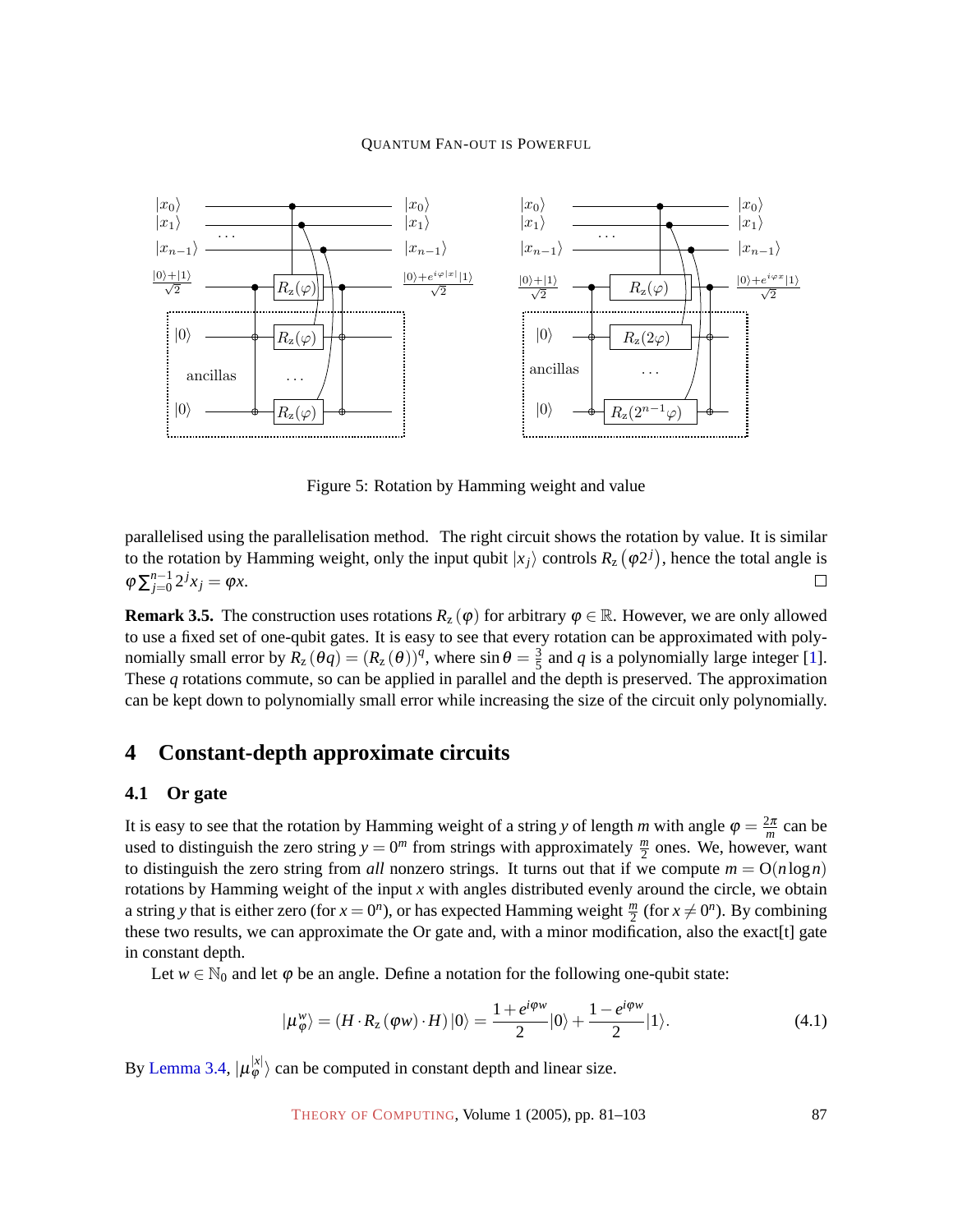**Theorem 4.1.**  $Or \in R$ -QNC $_1^0$ . In particular, Or can be approximated with one-sided error  $\frac{1}{n}$  in constant *depth and size*  $O(n^2 \log n)$ .

*Proof.* Let *n* denote the size of the input *x*. Let  $m = a \cdot n$ , where *a* will be chosen later. For all  $k \in \{0, 1, \ldots, m-1\}$ , compute in parallel  $|y_k\rangle = |\mu_{\varphi_k}^{x}|$  $\langle \varphi_k | \varphi_k \rangle$  for angle  $\varphi_k = \frac{2\pi}{m} k$ . If  $|y_k \rangle$  is measured in the computational basis, the expected value of the outcome  $Y_k \in \{0, 1\}$  is

$$
E[Y_k] = \left|\frac{1 - e^{i\varphi_k|x|}}{2}\right|^2 = \left|e^{-i\varphi_k|x|}\right| \cdot \frac{\left|e^{i\varphi_k|x|} + e^{-i\varphi_k|x|} - 2\right|}{4} = \frac{1 - \cos(\varphi_k|x|)}{2}
$$

If all these *m* qubits  $|\gamma\rangle$  are measured, the expected Hamming weight of all *Y*'s is

$$
E[|Y|] = E\left[\sum_{k=0}^{m-1} Y_k\right] = \frac{m}{2} - \frac{1}{2} \sum_{k=0}^{m-1} \cos\left(\frac{2\pi k}{m}|x|\right) = \begin{cases} 0 & \text{if } |x| = 0, \\ \frac{m}{2} & \text{if } |x| \neq 0. \end{cases}
$$

The qubits  $|y\rangle$  are actually not measured, but their Hamming weight  $|y|$  controls another rotation on a new ancilla qubit  $|z\rangle$ . So compute  $|z\rangle = |\mu_{2\pi}^{y}|$  $\frac{|\mathcal{V}|}{2\pi/m}$ . Let *Z* be the outcome after  $|z\rangle$  is measured. If  $|y| = 0$ , then  $Z = 0$  with certainty. If  $||y| - \frac{m}{2} \le \frac{m}{\sqrt{n}}$ , then

$$
P[Z=0] = \left| \frac{1 + e^{i\frac{2\pi}{m}|y|}}{2} \right|^2 = \frac{1 + \cos\left(\frac{2\pi}{m}|y|\right)}{2} \le \frac{1 - \cos\frac{2\pi}{\sqrt{n}}}{2} = O\left(\frac{1}{n}\right) .
$$

Assume that  $|x| \neq 0$ . We want to upper-bound the probability of the bad event that  $|Y|$  is not close to  $\frac{m}{2}$ . Since  $0 \le Y_k \le 1$ , we can use Hoeffding's [Lemma 4.2](#page-7-0) below and obtain  $P[||Y| - \frac{m}{2}| \ge \varepsilon m] \le \frac{1}{2\varepsilon^2}$  $\frac{1}{2^{\varepsilon^2 m}}$ . Fix  $a = \log n$  and  $\varepsilon = \frac{1}{\sqrt{n}}$  $\frac{1}{n}$ . Now,  $P\left[\left|\left|y\right|-\frac{m}{2}\right|\geq\frac{m}{\sqrt{n}}\right]\leq\frac{1}{2^{m/3}}$  $\frac{1}{2^{m/n}} = \frac{1}{2^{\alpha}}$  $\frac{1}{2^a} = \frac{1}{n}$  $\frac{1}{n}$ . The probability that we observe the incorrect result  $Z = 0$  is at most the sum of the probabilities of the two bad events, i.e.  $O(\frac{1}{n})$  $\frac{1}{n}$ ). Hence

$$
P[Z=0] = \left\{ \begin{array}{ll} 1 & \text{if } |x| = 0, \\ \text{O}\left(\frac{1}{n}\right) & \text{if } |x| \neq 0. \end{array} \right.
$$

The circuit has constant depth and size  $O(mn) = O(n^2 \log n)$ . It is outlined in [Figure 6.](#page-8-0) The figure is slightly simplified: unimportant qubits and uncomputation of ancillas are omitted.  $\Box$ 

<span id="page-7-0"></span>**Lemma 4.2 (Hoeffding** [\[12\]](#page-21-10)). *If*  $Y_1, \ldots, Y_m$  *are independent random variables bounded by*  $a_k \leq Y_k \leq b_k$ *, then, for all*  $\varepsilon > 0$ *,* 

$$
P[|S - E[S]| \ge \varepsilon m] \le 2 \exp \frac{-2m^2 \varepsilon^2}{\sum_{k=1}^m (b_k - a_k)^2}, \quad \text{where } S = \sum_{i=k}^m Y_k.
$$

**Remark 4.3.** Since the outcome *z* of the circuit in [Figure 6](#page-8-0) is a classical bit, we can save it in an ancilla qubit by applying a controlled-not gate and clean  $|y\rangle$  by uncomputation. It remains to prove that the intermediate qubits  $|y\rangle$  need not be measured, in order to be able to uncompute them. We show above that the output qubit is a good approximation of the logical Or, provided  $|y\rangle$  is immediately measured.

THEORY OF C[OMPUTING](http://dx.doi.org/10.4086/toc), Volume 1 (2005), pp. 81–103 88

.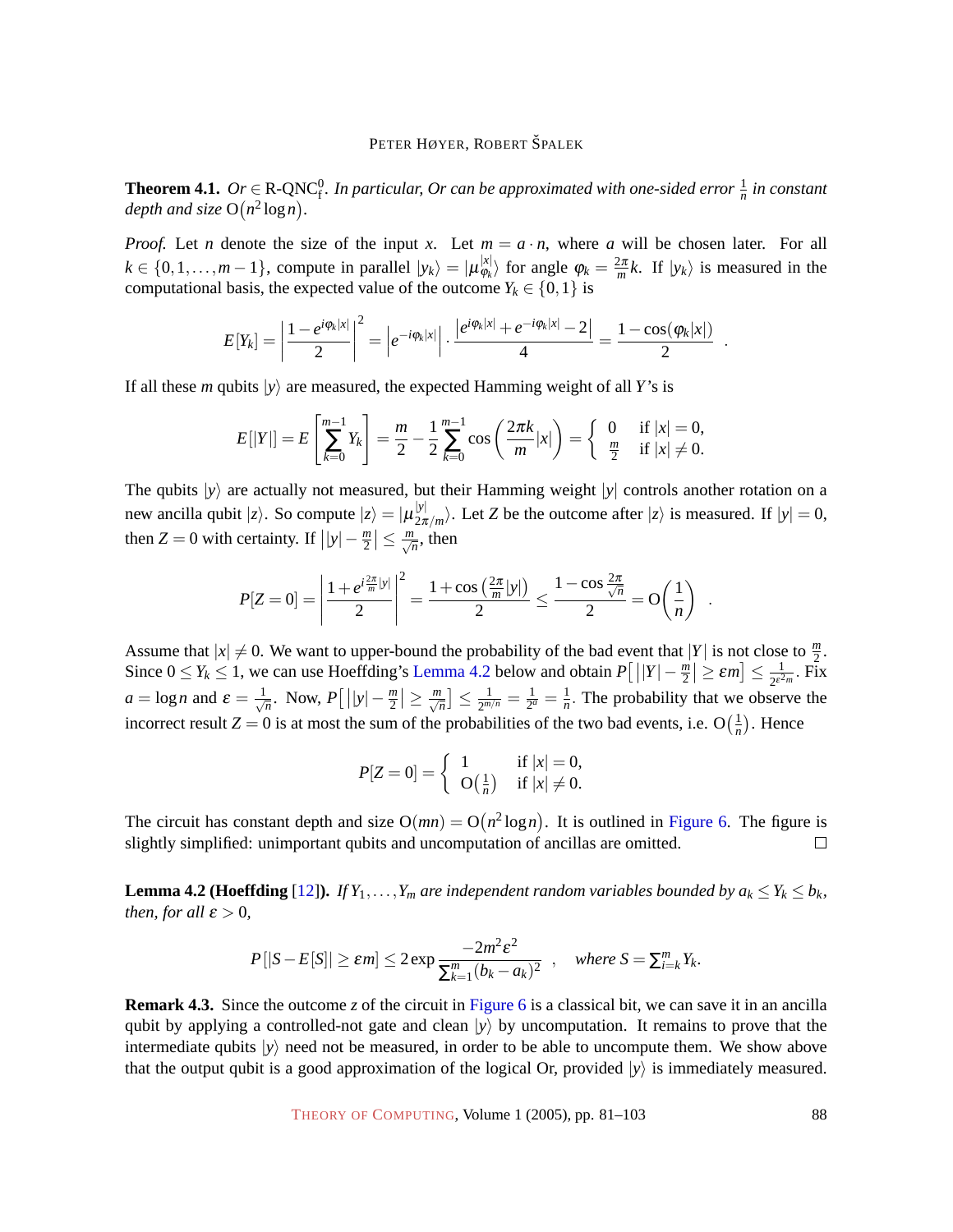

<span id="page-8-0"></span>Figure 6: Constant depth circuit approximating Or

By the principle of deferred measurement, we can use controlled quantum operations and measure  $|\gamma\rangle$ at the end. However, the output bit is close to a classical bit (the distance depends on the error of the computation), thus it is only slightly entangled with  $|\gamma\rangle$ , and hence it does not matter whether  $|\gamma\rangle$  is measured.

**Definition 4.4.** Let  $log^{(k)}x$  denote the *k*-times *iterated logarithm*  $log log...log x$ . The *log-star function*, log<sup>\*</sup> x, is the maximum number of iterations *k* such that  $log^{(k)} x$  exists and is real.<sup>1</sup>

**Remark 4.5.** If we require error  $\frac{1}{n^c}$ , we create *c* copies and compute the exact Or of them by a binary tree of Or gates. The tree has depth  $log c = O(1)$ . In Section [6.1, we show how to approximate Or in](#page-15-0) constant depth and size  $O(n \log^{(k)} n)$  for any constant *k*. In Section [6.2, we show how to compute Or](#page-16-0) *exactly* in log-star depth and linear size.

#### **4.2 Exact[t] and threshold[t] gates**

<span id="page-8-1"></span>**Theorem 4.6.**  $\text{exact}[t] \in \text{R-QNC}_f^0$ .

*Proof.* We slightly modify the circuit for Or. As outlined in [Figure 7,](#page-9-0) by adding the rotation  $R_z(-\varphi t)$  to the rotation by Hamming weight in the first layer, we obtain  $|\mu^{|x|-t}_{\phi}\rangle$  instead of  $|\mu^{|x|}_{\phi}\rangle$ . The second layer stays the same. If the output qubit  $|z\rangle$  is measured, then

$$
P[Z=0] = \begin{cases} 1 & \text{if } |x| = t, \\ O(\frac{1}{n}) & \text{if } |x| \neq t. \end{cases}
$$

We obtain an approximation of the exact [t] gate with one-sided polynomially small error.

**Remark 4.7.** Other gates are computed from the exact [t] gate by standard methods. For example, threshold[t] can be computed as the parity of exact[t], exact[t+1], ..., exact[n]. The depth stays constant and the size is just *n*-times bigger, i.e.  $O(n^3 \log n)$ , hence threshold[t]  $\in B\text{-}QNC_f^0$ . In Section [6.3, we](#page-16-1) show how to approximate exact[t], threshold[t], and counting in constant depth and size O(*n*log*n*).

 $\Box$ 

<sup>&</sup>lt;sup>1</sup>The log-star of the estimated number of atoms in the universe is 5. Consequently, for the computational problems we consider in this paper, the log-star is in practice at most 5.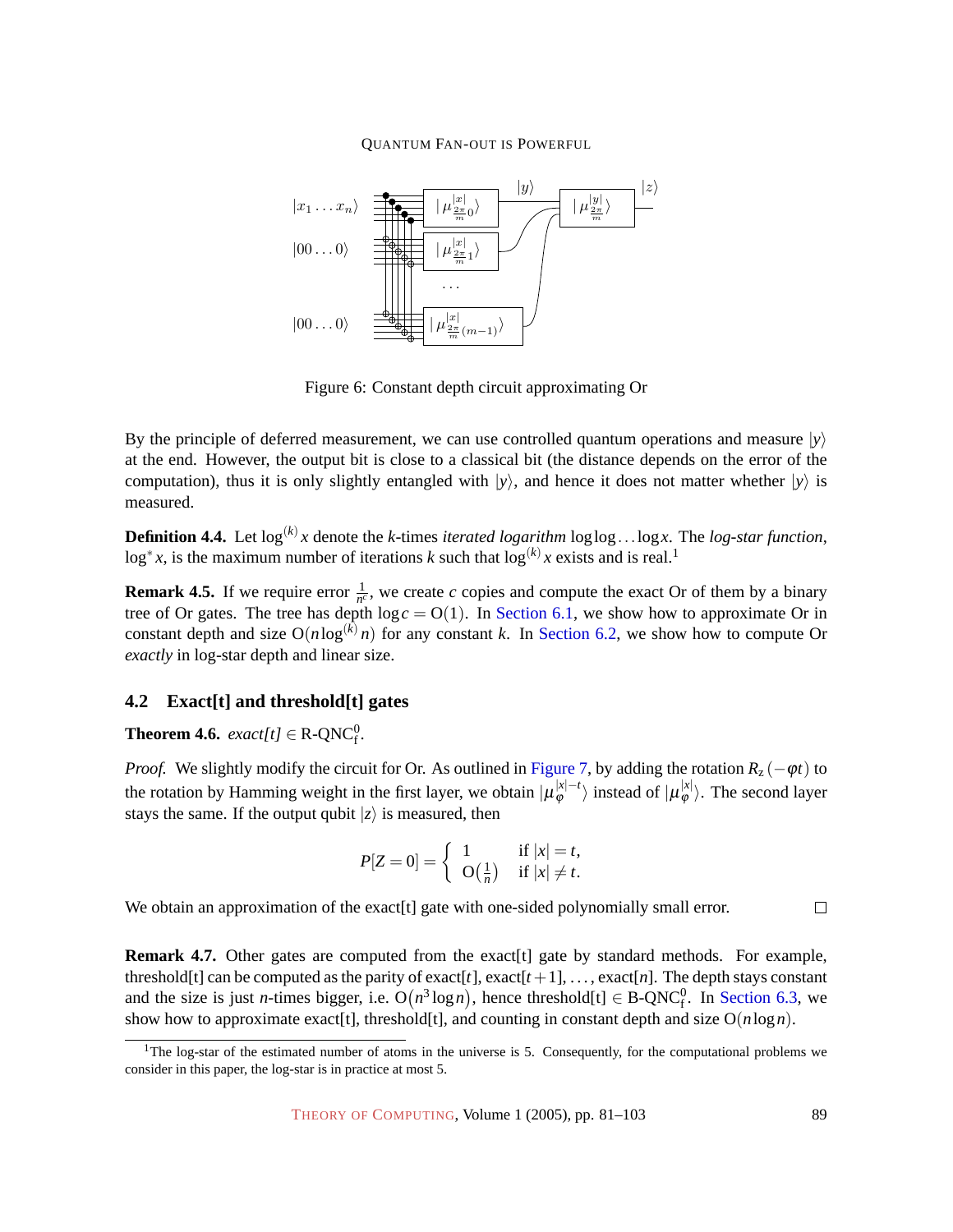

<span id="page-9-0"></span>Figure 7: Rotation by Hamming weight with added rotation

### **4.3 Arithmetic operations**

Using threshold gates, one can do arithmetic operations in constant depth. The following circuits take as part of the input an ancilla register in state  $|0\rangle$  and output the result of the computation in that register.

<span id="page-9-1"></span>**Theorem 4.8.** The following functions are in B-QNC<sup>0</sup>: addition and multiplication of n integers, divi*sion of integers with remainder, and sorting of n integers.*

*Proof.* By [\[20\]](#page-21-5), these functions are computed by constant-depth,<sup>2</sup> polynomial-size threshold circuits. A threshold circuit is built of weighted threshold gates. It is simple to prove that the weighted threshold gate (with polynomially large integer weights) also is in  $B\text{-}QNC_f^0$ . One only needs to rotate the phase of the quantum state in [Lemma 3.4](#page-5-2) by integer multiples of the basic angle.  $\Box$ 

In the following section, we require a reversible version of modular addition.

**Definition 4.9.** Let *q* be an *n*-bit integer and  $x_1, \ldots, x_m \in \mathbb{Z}_q$ . The *reversible addition* gate maps add<sup>*m*</sup>:  $|q\rangle|x_1\rangle\ldots|x_m\rangle \rightarrow |q\rangle|x_1\rangle\ldots|x_{m-1}\rangle|y\rangle$ , where  $y = (\sum_{i=1}^m x_i) \mod q$ .

<span id="page-9-2"></span>**Lemma 4.10.**  $\text{add}^m \in \text{B-QNC}_f^0$ .

*Proof.* By [Theorem 4.8,](#page-9-1)  $y = (\sum_{i=1}^{m} x_i)$  mod *q* can be approximated in constant depth and polynomial size. The result is, however, stored into ancilla qubits. Hence we have to erase  $x_m$ , which we may achieve by first negating the contents in *y* by  $|y\rangle \rightarrow |-y\rangle$ , computing the sum  $w = y + \sum_{i=1}^{m-1} x_i$  in a fresh ancilla, do a bitwise control-not of *w* into  $x_m$ , uncompute *w*, and finally re-negate *y*. We then swap the ancillas  $|y\rangle$  with the erased qubits in  $|x_m\rangle$ .  $\Box$ 

<sup>&</sup>lt;sup>2</sup>The depths are really small, from 2 to 5.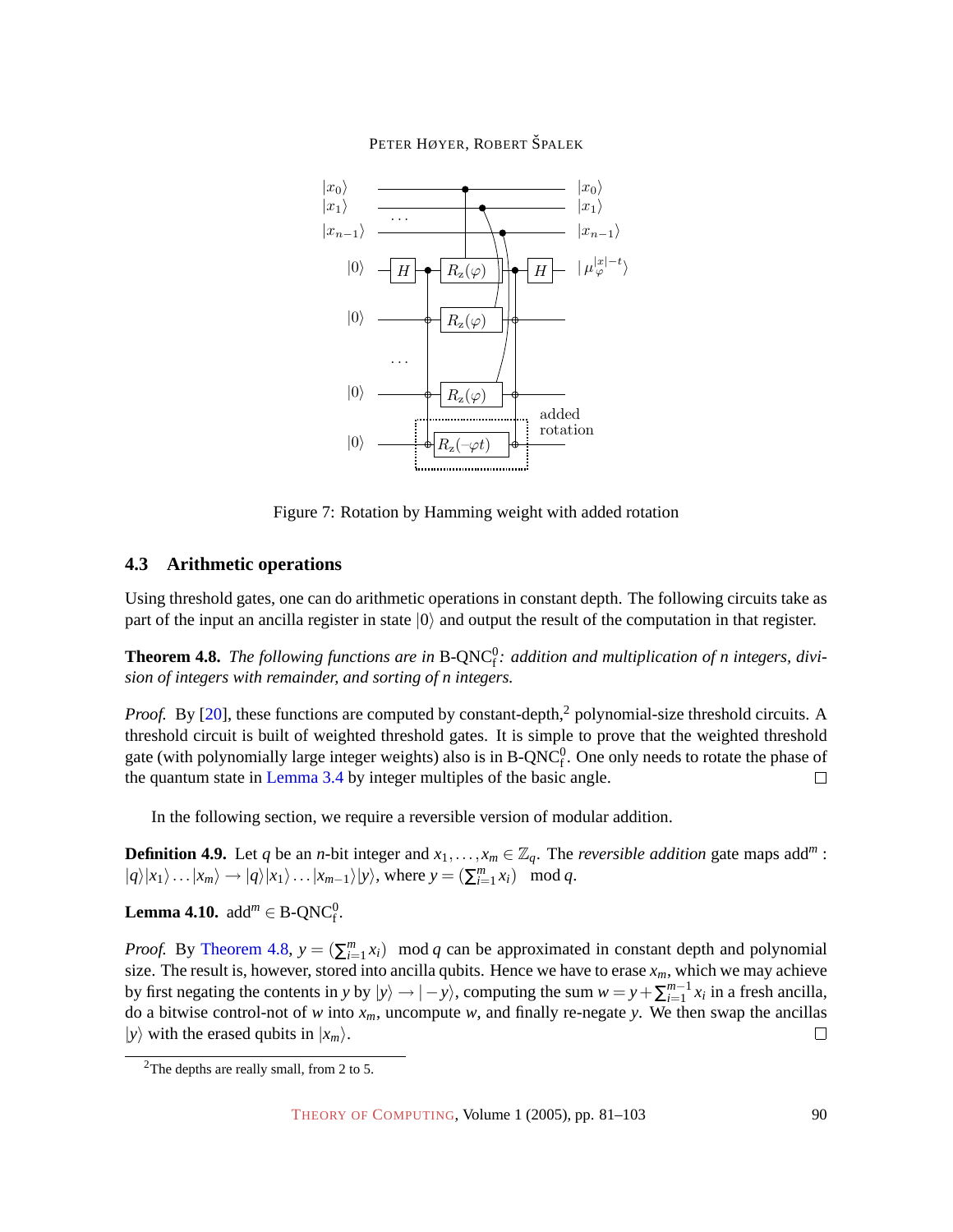#### <span id="page-10-3"></span>**4.4 Quantum Fourier transform**

The QFT is a very powerful tool used in several quantum algorithms, e.g. factoring of integers and computing the discrete logarithm [\[19\]](#page-21-7).

**Definition 4.11.** The quantum Fourier transform with respect to modulus q performs the Fourier transform on the quantum amplitudes of the state, i.e. it maps

$$
F_q: |x\rangle \to |\psi_x\rangle = \frac{1}{\sqrt{q}} \sum_{y=0}^{q-1} \omega^{xy} |y\rangle, \text{ where } \omega = e^{2\pi i/q}, \qquad (4.2)
$$

for  $x \in \{0, 1, \ldots, q-1\}$  and it behaves arbitrarily on the other states.

#### <span id="page-10-2"></span>**4.4.1 QFT with a power-of-2 modulus**

Let  $q = 2^n$ . Coppersmith has shown in [\[6\]](#page-20-7) how to compute the QFT in quadratic depth, quadratic size, and without ancillas. The depth has further been improved to linear [folklore]. Cleve and Watrous have shown in [\[5\]](#page-20-4) that the QFT can be approximated with error  $\varepsilon$  in depth  $O(log n + log log \frac{1}{\varepsilon})$  and size  $O(n \log \frac{n}{\epsilon})$ . They also show that if only gates acting on a constant number of qubits are allowed (in particular, the fan-out gate is not allowed), logarithmic depth is necessary. We show that the approximate circuit for the QFT from [\[5\]](#page-20-4) can be compressed to constant depth, if we allow the fan-out gate.

# <span id="page-10-1"></span>**Theorem 4.12.**  $QFT \in B\text{-}QNC_f^0$ .

*Proof.* The operator  $F_{2^n}$ :  $|x\rangle \rightarrow |\psi_x\rangle$  can be computed by composing:

| 1. Fourier state construction (QFS):   | $ x\rangle 0\rangle 0\rangle$                   | $\rightarrow  x\rangle  \psi_x\rangle  0\rangle \dots  0\rangle$ |
|----------------------------------------|-------------------------------------------------|------------------------------------------------------------------|
| 2. Copying Fourier state (COPY):       | $ x\rangle  \psi_{x}\rangle 0\rangle 0\rangle$  | $\rightarrow  x\rangle  \psi_x\rangle \dots  \psi_x\rangle$      |
| 3. Uncomputing phase estimation (QFP): | $ \psi_x\rangle \dots  \psi_x\rangle  x\rangle$ | $\rightarrow  \psi_x\rangle \dots  \psi_x\rangle  0\rangle$      |
| 4. Uncomputing COPY:                   | $ \psi_x\rangle$ $ \psi_x\rangle 0\rangle$      | $\rightarrow  \psi_x\rangle 0\rangle 0\rangle$                   |

The following lemmas show that each of these individual operators is in  $B\text{-}QNC_f^0$ .

$$
\Box
$$

# <span id="page-10-0"></span>**Lemma 4.13.**  $QFS \in QNC_f^0$ .

*Proof.* QFS maps  $|x\rangle|0\rangle \rightarrow |x\rangle|\psi_x\rangle$ . Define a shortcut  $|\rho_r\rangle = \frac{|0\rangle + e^{2\pi ir}|1\rangle}{\sqrt{2}}$ . It is simple to prove that  $|\psi_x\rangle =$  $|\rho_{x/2^1}\rangle|\rho_{x/2^2}\rangle\ldots|\rho_{x/2^n}\rangle.$ 

$$
\begin{array}{rcl}\n|\psi_x\rangle &=& \frac{1}{\sqrt{2^n}} \sum_{y=0}^{2^n-1} \omega^{xy} |y\rangle = \frac{1}{\sqrt{2^n}} \sum_{y=0}^{2^n-1} \bigotimes_{k=1}^n \omega^{x2^{n-k}y_{n-k}} |y_{n-k}\rangle \\
&=& \frac{1}{\sqrt{2^n}} \bigotimes_{k=1}^n \sum_{b=0}^n (\omega^{2^{n-k}x})^b |b\rangle = \bigotimes_{k=1}^n \frac{|0\rangle + e^{2\pi ix/2^k} |1\rangle}{\sqrt{2}} = \bigotimes_{k=1}^n |\rho_{x/2^k}\rangle.\n\end{array}
$$

The *n* qubits  $|\rho_{x/2^k}\rangle$  can be computed from *x* in parallel as follows:  $|\rho_{x/2^k}\rangle = R_z \left(\frac{2\pi}{2^k} x\right) \frac{|0\rangle + |1\rangle}{\sqrt{2}}$  is computed by the rotation by value [\(Lemma 3.4\)](#page-5-2) in constant depth and linear size.  $\Box$ 

THEORY OF C[OMPUTING](http://dx.doi.org/10.4086/toc), Volume 1 (2005), pp. 81–103 91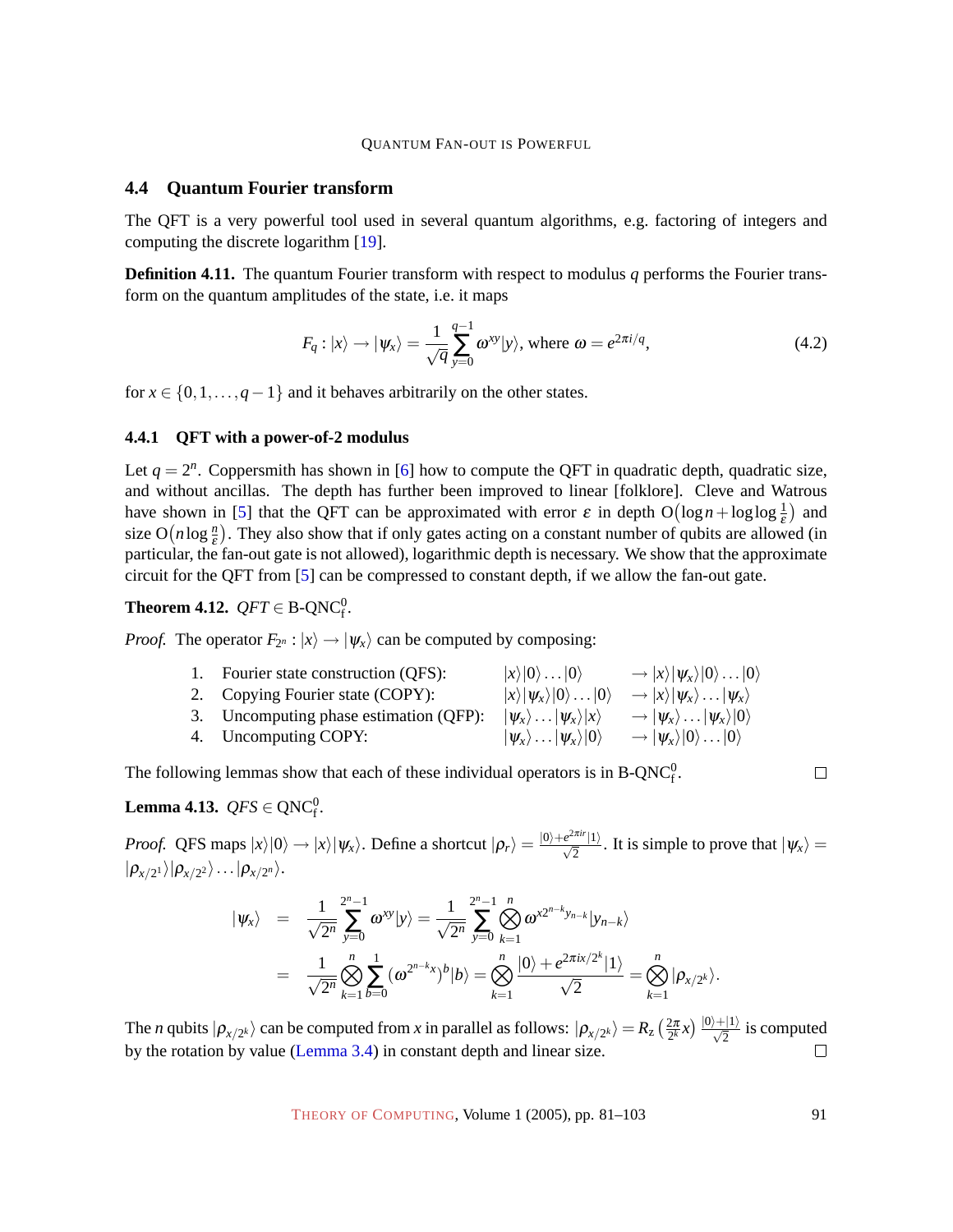

<span id="page-11-0"></span>Figure 8: Measurement of  $|\rho_{x/2^k}\rangle$  in a random basis

# <span id="page-11-1"></span>**Lemma 4.14.**  $COPY \in B\text{-}QNC_f^0$ .

*Proof.* COPY maps  $|\psi_x\rangle|0\rangle...|0\rangle \rightarrow |\psi_x\rangle...|\psi_x\rangle$ . Take the reversible addition gate modulo 2<sup>*n*</sup> mapping  $(\text{add}_{2^n}^2)|y\rangle|x\rangle = |y\rangle|(x+y) \mod 2^n$ . It is simple to prove that  $\text{add}^{-1}|\psi_y\rangle|\psi_x\rangle = |\psi_{x+y}\rangle|\psi_x\rangle$ .

$$
\begin{array}{rcl}\n|\psi_y\rangle|\psi_x\rangle &=& \frac{1}{2^n}\sum\limits_{l,k=0}^{2^n-1}\omega^{ly+kx}|l\rangle|k\rangle \rightarrow_{\text{add}^{-1}}\frac{1}{2^n}\sum\limits_{l,k}\omega^{ly+kx}|l\rangle|k-l\rangle \\
&=& \frac{1}{2^n}\sum\limits_{l,m}\omega^{ly+(m+l)x}|l\rangle|m\rangle = \frac{1}{2^n}\sum\limits_{l,m}\omega^{l(x+y)+mx}|l\rangle|m\rangle = |\psi_{x+y}\rangle|\psi_x\rangle.\n\end{array}
$$

Hence add<sup>-1</sup>  $|\psi_0\rangle |\psi_x\rangle = |\psi_x\rangle |\psi_x\rangle$ . The state  $|\psi_0\rangle = H^{\otimes n} |0^n\rangle$  is easy to prepare in constant depth. Furthermore,  $(\text{add}_{2^n}^m)^{-1}|\psi_0\rangle\ldots|\psi_0\rangle|\psi_x\rangle = |\psi_x\rangle\ldots|\psi_x\rangle|\psi_x\rangle$ , because the addition of  $m-1$  numbers into one register is equivalent to *m* − 1 consecutive additions of one number. Each such a reversible addition copies  $|\psi_x\rangle$  into 1 register. Note that the add<sup>m</sup> gate performs all these additions in parallel. By [Lemma 4.10,](#page-9-2) the reversible addition gate is in B-QNC $_f^0$ .  $\Box$ 

# <span id="page-11-2"></span>**Lemma 4.15.**  $QFP \in B\text{-}QNC_f^0$ .

*Proof.* QFP maps  $|\psi_x\rangle$ ... $|\psi_x\rangle|0\rangle \rightarrow |\psi_x\rangle$ ... $|\psi_x\rangle|x\rangle$ . By Cleve and Watrous [\[5,](#page-20-4) Section 3.3], we can compute *x* with probability at least  $1 - \varepsilon$  from  $O(\log \frac{n}{\varepsilon})$  copies of  $|\psi_x\rangle$  in depth  $O(\log n + \log \log \frac{1}{\varepsilon})$  and size  $O(n \log \frac{n}{\varepsilon})$ . Use  $\varepsilon = \frac{1}{\text{poly}}$  $\frac{1}{\text{poly}(n)}$ . It is simple to convert their circuit into constant depth, provided we have fan-out. The details are sketched below.

The input consists of  $m = O(\log \frac{n}{\epsilon})$  copies of  $|\psi_x\rangle = |\rho_{x/2} \rangle |\rho_{x/2} \rangle \dots |\rho_{x/2^n} \rangle$ . Measure each  $|\rho_{x/2^k}\rangle$ The input consists of  $m = O(\log_{\epsilon}$  $\frac{m}{2}$  times in the basis  $\{|\rho_{0.01}\rangle, |\rho_{0.11}\rangle\}$  and  $\frac{m}{2}$  times in the Hadamard basis  $\{|\rho_{0.00}\rangle, |\rho_{0.10}\rangle\}$ . The state  $|\rho_{x/2^k}\rangle = \frac{1}{\sqrt{2^k}}$  $\frac{1}{2}(|0\rangle + e^{2\pi i(0.x_{k-1}...x_1x_0)})$  lies on the middle circle of the Bloch sphere; it is shown in [Figure 8.](#page-11-0) If  $|\rho_{x/2^k}\rangle$  is in the white region, then the measurement in the first basis tells whether  $x_{k-1}=0$  or 1 with probability at least  $\frac{3}{4}$ . If  $|\rho_{x/2^k}\rangle$  is in the shaded region, then the measurement in the Hadamard basis tells whether  $x_{k-1} = x_{k-2}$  or  $\neg x_{k-2}$  (denoted by P, N) with probability at least  $\frac{3}{4}$ .

For each *k*, perform the majority vote and obtain the correct answer  $z_k \in \{0, 1, P, N\}$  with error probability at most  $\frac{1}{2^m} = \frac{\varepsilon}{n}$ . The probability of having any error is at most *n* times bigger, i.e. at most  $\varepsilon$ . Compute  $x_{n-1}$ ... $x_1x_0$  from  $z_{n-1}$ ... $z_1z_0$  in constant depth. The bit  $x_k$  is computed as follows:

THEORY OF C[OMPUTING](http://dx.doi.org/10.4086/toc), Volume 1 (2005), pp. 81–103 92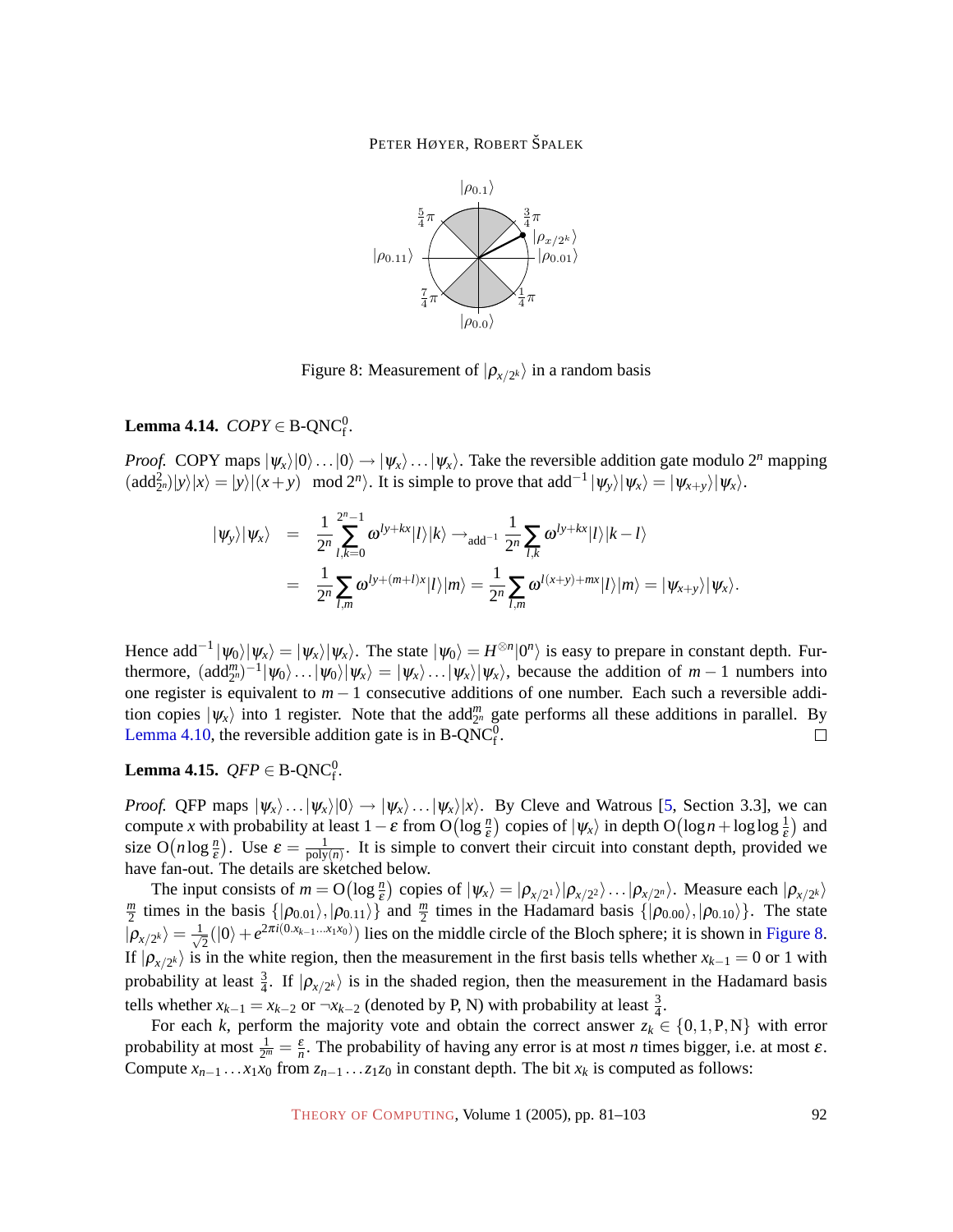- 1. If  $z_kz_{k-1} \ldots z_{l+1} \in \{P,N\}$  and  $z_l \in \{0,1\}$ , compute the parity of the number of N's and add it to  $z_l$ (assuming  $z_{-1} = 0$ ), otherwise return 0.
- 2. Check and compute all prefixes *l* in parallel and take the logical Or of the results.

All the gates used (fan-out, parity, And, Or, majority) are in  $B\text{-}QNC_f^0$ .  $\Box$ 

#### <span id="page-12-2"></span>**4.4.2 QFT with an arbitrary modulus**

Let  $q \neq 2^n$ . Cleve and Watrous have shown in [\[5\]](#page-20-4) that the QFT can be approximated with error  $\varepsilon$  in depth  $O((\log \log q)(\log \log \frac{1}{\epsilon}))$  and size poly $(\log q + \log \frac{1}{\epsilon})$ . We show that their circuit can also be compressed into constant depth, if we use the fan-out gate. The relation between quantum Fourier transforms with different moduli was described in [\[11\]](#page-21-6).

**Remark 4.16.** We actually implement a slightly more general operation, when *q* is not a fixed constant, but an *n*-bit *input* number. This generalised QFT maps  $|q\rangle|x\rangle \rightarrow |q\rangle| \psi_x\rangle$ . The register  $|q\rangle$  is implicitly included in all operations. We will henceforth omit it and the generalised operations are denoted simply by  $QFT_q$ ,  $QFS_q$ ,  $COPY_q^m$ , and  $QFP_q$ .

<span id="page-12-0"></span>**Theorem 4.17.**  $QFT_q \in \text{B-QNC}_f^0$ .

*Proof.* Let  $\langle \text{dummy}_{q,x} \rangle$  denote an unspecified quantum state depending on two parameters  $q$ ,*x*. The operator  $F'_q$ :  $|x\rangle \rightarrow |\psi_x\rangle|$ dummy<sub>q,0</sub> $\rangle$  can be computed by composing:

| 1. $QFS_a$ :                           | $ x\rangle \rightarrow  x\rangle  \psi_x\rangle  {\text{dummy}}_{a,x}\rangle$                                                                                   |
|----------------------------------------|-----------------------------------------------------------------------------------------------------------------------------------------------------------------|
| 2. COPY <sup><i>m</i>+1</sup> :        | $\langle \lambda \rangle \rightarrow  x\rangle  \psi_x\rangle  \mathrm{dummy}_{q,x}\rangle \big(  \psi_x\rangle  \mathrm{dummy}_{q,0}\rangle \big)^{\otimes m}$ |
| 3. Uncomputing $QFS_q$ :               | $\langle \hspace{.06cm} \rightarrow \vert x \rangle \big( \vert \hspace{.04cm} \psi_{x} \rangle \vert \text{dummy}_{a,0} \rangle \big)^{\otimes m}$             |
| 4. Uncomputing $QFP_q$ :               | $\rightarrow$ $( \psi_x\rangle $ dummy <sub>a.0</sub> $\rangle)^{\otimes m}$                                                                                    |
| 5. Uncomputing $\text{COPY}_{q}^{m}$ : | $\rightarrow  \psi_{x}\rangle  {\rm dummy}_{q,0}\rangle,$                                                                                                       |

where empty registers are omitted for clarity. The state  $|{\text{dummy}}_{q,0}\rangle$  is not entangled with  $|x\rangle$  and hence it can be traced out. We obtain the quantum Fourier transform  $F_q$ . The following lemmas show that each of these individual operators is in B-QNC $_f^0$ .  $\Box$ 

<span id="page-12-1"></span>**Lemma 4.18.**  $QFS_q \in B\text{-}QNC_f^0$ .

*Proof.* QFS<sub>q</sub> maps  $|x\rangle|0\rangle \rightarrow |x\rangle|\psi_x\rangle|$ dummy<sub>q,x</sub> $\rangle$  for some "garbage" state  $|\text{dummy}_{q,x}\rangle$ . We will show that  $QFS_q$  is well approximated by a QFS with a power-of-2 modulus of the magnitude  $q^3$ . Let  $n = \lceil \log q \rceil$ . Take  $N = 3n$  and extend *x* by leading zeroes into *N* bits. Using [Lemma 4.13,](#page-10-0) perform QFS<sub>2</sub>*N* and obtain the state  $|x\rangle \frac{1}{\sqrt{2}}$  $\frac{1}{2^{N}}\sum_{y=0}^{2^{N}-1}e^{\frac{2\pi i}{2^{N}}xy}|y\rangle.$ 

Set  $u = \lfloor 2^N/q \rfloor$  and apply integer division by *u* to the second register, i.e. map  $|y\rangle \rightarrow |y_1\rangle |y_2\rangle$ , where  $y_1 = |y/u| \in \{0, 1, ..., q\}$  and  $y_2 = y \mod u$ . This can be done reversibly in constant depth by a few applications of [Theorem 4.8](#page-9-1) using the method from [Lemma 4.10.](#page-9-2) The quantum state can be written as

$$
\frac{1}{\sqrt{2^N}} \sum_{y=0}^{2^N-1} e^{\frac{2\pi i}{2^N}xy} |y_1\rangle |y_2\rangle = \frac{1}{\sqrt{2^N}} \sum_{y_1=0}^{q-1} \sum_{y_2=0}^{u-1} e^{\frac{2\pi i}{2^N}x(y_1u+y_2)} |y_1\rangle |y_2\rangle + |w\rangle,
$$

THEORY OF C[OMPUTING](http://dx.doi.org/10.4086/toc), Volume 1 (2005), pp. 81–103 93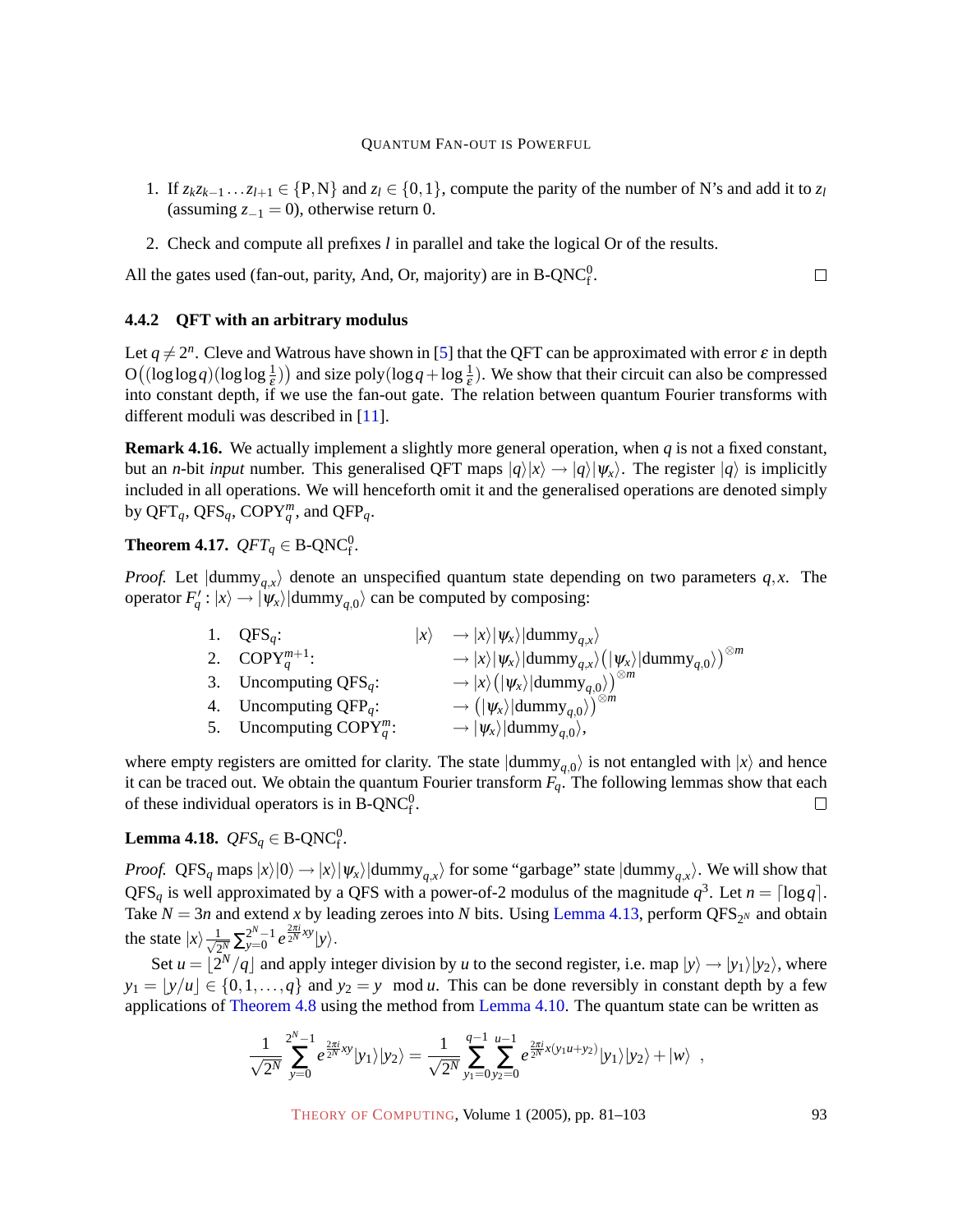where  $|w\rangle = \frac{1}{\sqrt{2}}$  $\frac{1}{2^N}\sum_{z=0}^{v-1}e^{\frac{2\pi i}{2^N}x(qu+z)}|q\rangle|z\rangle$  and  $v=2^N \mod u=2^N-qu=2^N \mod q < q$ . The sum has been rearranged using  $y = y_1u + y_2$ . Now,  $||w|| = \sqrt{\frac{v}{2^N}} = O(2^{-n})$  is exponentially small and so it can be neglected. Decompose the quantum state into the tensor product

$$
\frac{1}{\sqrt{q}}\sum_{y_1=0}^{q-1} e^{\frac{2\pi i}{q}(\frac{q}{2^N}u)xy_1}|y_1\rangle \otimes \sqrt{\frac{q}{2^N}}\sum_{y_2=0}^{u-1} e^{\frac{2\pi i}{2^N}xy_2}|y_2\rangle.
$$

Now, *u* is exponentially close to  $\frac{2^N}{a}$  $\frac{Q^N}{q}$ , because  $\frac{q}{2^N}u = \frac{2^N - v}{2^N}$  $\frac{N_{-v}}{2^N} = 1 - \mathcal{O}(2^{-2n}).$  Since  $\frac{xy_1}{q} = \mathcal{O}(2^n)$ , the replacement of  $\frac{qu}{2^N}$  by 1 in the exponent causes only exponentially small error O(2<sup>-*n*</sup>). Hence the quantum state is exponentially close to

$$
\frac{1}{\sqrt{q}}\sum_{y=0}^{q-1}e^{\frac{2\pi i}{q}xy}|y\rangle\otimes\frac{1}{\sqrt{u}}\sum_{z=0}^{u-1}e^{\frac{2\pi i}{2^N}xz}|z\rangle=|\psi_x\rangle|\text{dummy}_{q,x}\rangle\enspace.
$$

The "garbage" state  $\langle$  dummy<sub>q,*x*</sub> $\rangle$ </sub> arises as a byproduct of the higher precision 3*n*-bit arithmetic. We clean it up later by uncomputing QFS<sub>q</sub> after copying  $|\psi_x\rangle$ ; see the proof of [Theorem 4.17.](#page-12-0) It actually gets replaced by  $|\text{dummy}_{q,0}\rangle = \frac{1}{\sqrt{u}}\sum_{z=0}^{u-1}|z\rangle$ , which does not depend on *x* and it thus causes no harm. We have approximated QFS*<sup>q</sup>* in constant depth.  $\Box$ 

**Lemma 4.19.**  $\mathit{COPY}^m_q \in \mathrm{B}\text{-}\mathrm{QNC}_\mathrm{f}^0$ .

*Proof.* COPY<sup>*m*</sup> maps  $|\psi_x\rangle|0\rangle...|0\rangle \rightarrow |\psi_x\rangle(|\psi_x\rangle|$ dummy<sub>*q*,0</sub> $\rangle$ )<sup>⊗(*m*−1)</sup>. The proof is similar to the proof of [Lemma 4.14.](#page-11-1) First, prepare  $m-1$  states  $|\psi_0\rangle$  dummy<sub>q,0</sub> by applying QFS<sub>q</sub> to  $|0\rangle|0\rangle$  [\(Lemma 4.18\)](#page-12-1). Second, use the inverse of the reversible addition modulo *q* to map  $(\text{add}_{q}^{m})^{-1} : |\psi_0\rangle \dots |\psi_0\rangle |\psi_x\rangle \rightarrow$  $|\psi_x\rangle$ ... $|\psi_x\rangle|\psi_x\rangle$  [\(Lemma 4.10\)](#page-9-2).  $\Box$ 

# <span id="page-13-0"></span>**Lemma 4.20.**  $QFP_q \in B\text{-}QNC_f^0$ .

*Proof.* QFP<sub>q</sub> maps  $|\psi_x\rangle \dots |\psi_x\rangle |0\rangle \rightarrow |\psi_x\rangle \dots |\psi_x\rangle |x\rangle$ . We use an idea similar to the proof of [Lemma 4.18.](#page-12-1) Let  $n = \lceil \log q \rceil$  and  $N = 3n$ . Extend  $|\psi_x\rangle$  by leading zeroes to *N* bits and apply  $F_{\gamma}^{\dagger}$  $\sum_{2^N}$  to them [\(Theo](#page-10-1)[rem 4.12\)](#page-10-1). We obtain many copies of the state

$$
F_{2^N}^{\dagger}(|0\rangle|\psi_x\rangle) = \frac{1}{\sqrt{2^Nq}} \sum_{z=0}^{2^N-1} \left( \sum_{y=0}^{q-1} e^{\frac{-2\pi i}{2^N}zy + \frac{2\pi i}{q}xy} \right) |z\rangle.
$$

The exponent can be rewritten to  $2\pi i(\frac{x}{q} - \frac{z}{2^{\gamma}})$  $\frac{z}{2^N}$ ) · *y*. Intuitively, if  $|z - 2^N \frac{x}{q}|$  ≤  $\frac{2^N}{8q}$  $\frac{2^N}{8q}$ , then  $\left|\frac{x}{q} - \frac{z}{2^N}\right|$  $\frac{z}{2^N}| \leq \frac{1}{8q}$ , the absolute value of the angle in the exponent is at most  $\frac{\pi}{4}$  for every  $y \in \{0, 1, ..., q-1\}$ , and the amplitudes sum up constructively. If *z* is not close to  $2^N \frac{x}{q}$ , then the amplitudes interfere destructively. The quantum state has most of its amplitude on the good *z*'s. So we compute reversibly by division with remainder an estimate  $x' = \frac{zq}{2M}$  $rac{zq}{2^N} + \frac{1}{2}$  $\frac{1}{2}$ . A detailed analyzis shows that  $P[x' = x] \ge \frac{1}{2} + \delta$  for some constant  $\delta$  [\[5,](#page-20-4) [11\]](#page-21-6). Here we do not present the details, because our goal is the compression of the circuit from [\[5\]](#page-20-4) into constant depth.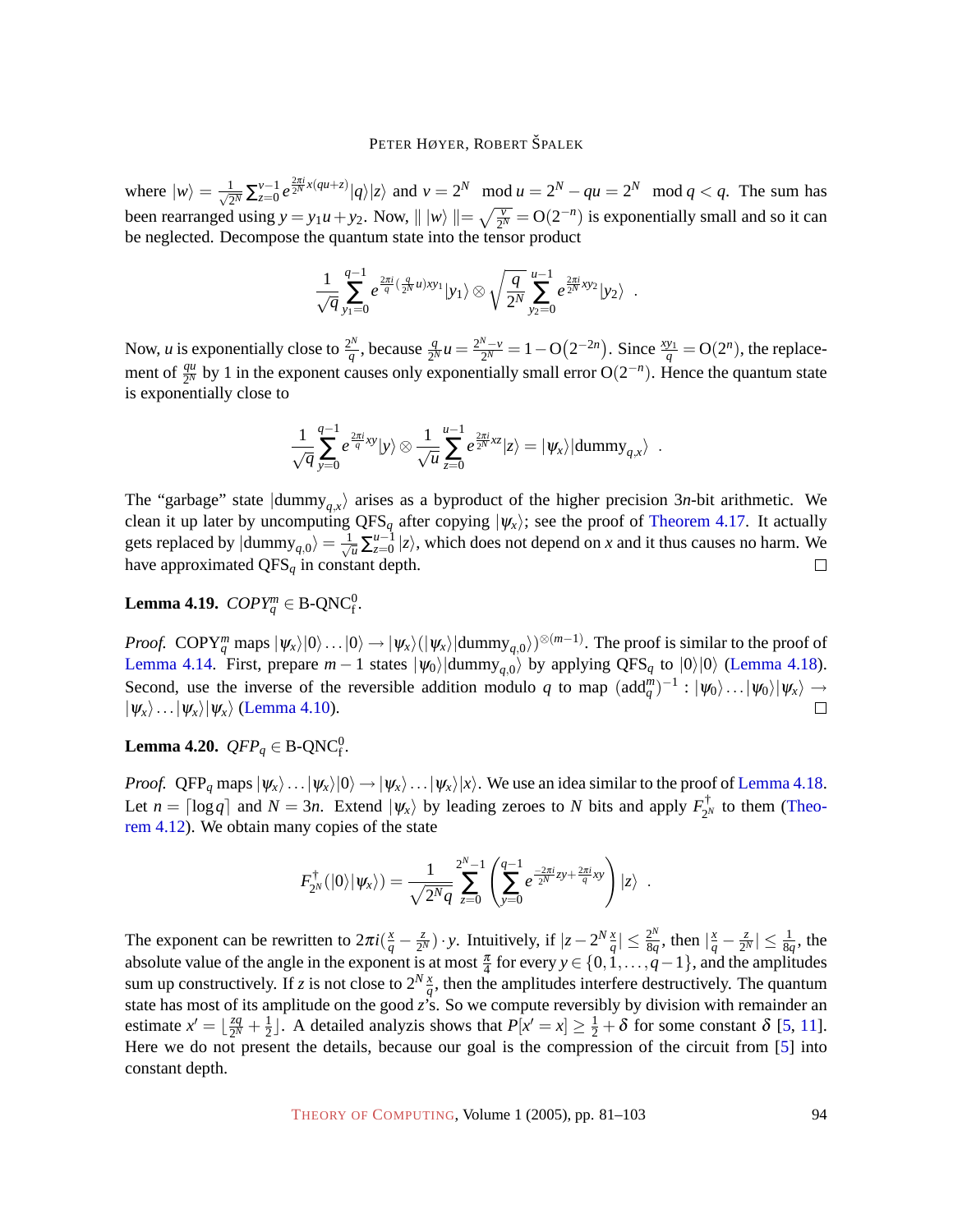We transform all  $m = O(\log_{\frac{n}{\epsilon}})$  input quantum states  $|\psi_x\rangle$  into *m* independent estimates  $|x'\rangle$ . We then estimate all bits of *x* one-by-one from these *m* estimates by majority gates. Each bit of *x* is wrong with probability at most  $2^{-m} = 2^{-\log \frac{n}{\varepsilon}} = \frac{\varepsilon}{n}$ . The probability of having an error among the *n* bits of *x* is thus at most ε. Finally, save the estimation of *x* in the target register and uncompute the divisions and the quantum Fourier transforms. With probability at least 1−ε, the mapping QFP*<sup>q</sup>* has been performed. Use  $\varepsilon = \frac{1}{\text{poly}}$  $\frac{1}{\text{polyn}}$ .  $\Box$ 

#### **4.5 Quantum phase estimation**

The method of computing  $QFT_{2^n}$  can be also used for phase estimation.

**Theorem 4.21.** *Given a gate*  $S_x$ :  $|y\rangle |\phi\rangle \rightarrow |y\rangle R_z \left(\frac{2\pi x}{2^n}y\right) |\phi\rangle$  *for basis states*  $|y\rangle$ *, where*  $x \in \mathbb{Z}_{2^n}$  *is unknown, we can determine x with probability at least*  $1 - \varepsilon$  *in constant depth, size*  $O(n \log \frac{n}{\varepsilon})$ *, and using the*  $S_x$ gate  $O(n \log \frac{n}{\varepsilon})$  times.

*Proof.* Obtain an estimate of *x* by applying the QFP to  $O(log \frac{n}{\epsilon})$  copies of the quantum state  $|\psi_x\rangle$  =  $|\rho_{x/2} \rangle |\rho_{x/2} \rangle \dots |\rho_{x/2^n} \rangle$ . Each  $|\rho_{x/2^k} \rangle$  can be computed by one application of  $S_x$  to  $|2^{n-k} \rangle \frac{|0\rangle + |1\rangle}{\sqrt{2}}$ , because  $|\rho_{x/2^k}\rangle = R_{\mathrm{z}}\left(\frac{2\pi x}{2^k}\right)\frac{|0\rangle+|1\rangle}{\sqrt{2}} = R_{\mathrm{z}}\left(\frac{2\pi x}{2^n}2^{n-k}\right)\frac{|0\rangle+|1\rangle}{\sqrt{2}}.$  $\Box$ 

# <span id="page-14-0"></span>**5 Exact circuits of small depth**

In the previous section, we have shown how to *approximate* the exact[t] gate in constant depth. In this section, we show how to *compute it exactly* in log-star depth. The circuits in this section use arbitrary one-qubit gates instead of a fixed basis, otherwise they would not be exact.

<span id="page-14-1"></span>**Lemma 5.1.** *The function Or on n qubits can be reduced* exactly *to Or on m* =  $\lceil \log(n+1) \rceil$  *qubits in constant depth and size* O(*n*log*n*)*.*

*Proof.* We use a technique similar to the proof of [Theorem 4.1.](#page-6-1) Recall the quantum state  $|\mu^w_{\varphi}\rangle$  defined by [Equation \(4.1\)](#page-6-2) on page [87.](#page-6-2) For  $k \in \{1, 2, ..., m\}$ , compute in parallel  $|y_k\rangle = |\mu_{\varphi_k}^{x}|$  $\vert x \vert \overline{\varphi_k}$  for angle  $\varphi_k = \frac{2\pi}{2^k}$ . Let  $|y\rangle = |y_1y_2...y_m\rangle$ .

- If  $|x| = 0$ , then  $\langle y|0^m \rangle = 1$ , because  $|y_k \rangle = |0\rangle$  for each *k*.
- If  $|x| \neq 0$ , then  $\langle y|0^m \rangle = 0$ , because at least one qubit  $y_k$  is one with certainty. Take the unique decomposition of |*x*| into a product of a power of 2 and an odd number:  $|x| = 2^a(2b+1)$  for  $a, b \in \mathbb{N}_0$ . Then

$$
\langle 1|y_{a+1}\rangle = \frac{1-e^{i\varphi_{a+1}|x|}}{2} = \frac{1-e^{i\frac{2\pi}{2^{a+1}}2^a(2b+1)}}{2} = \frac{1-e^{i\pi(2b+1)}}{2} = \frac{1-e^{i\pi}}{2} = 1.
$$

It follows that *x* is non-zero if and only if *y* is. Hence the original problem is exactly reduced to a problem of logarithmic size.  $\Box$ 

THEORY OF C[OMPUTING](http://dx.doi.org/10.4086/toc), Volume 1 (2005), pp. 81–103 95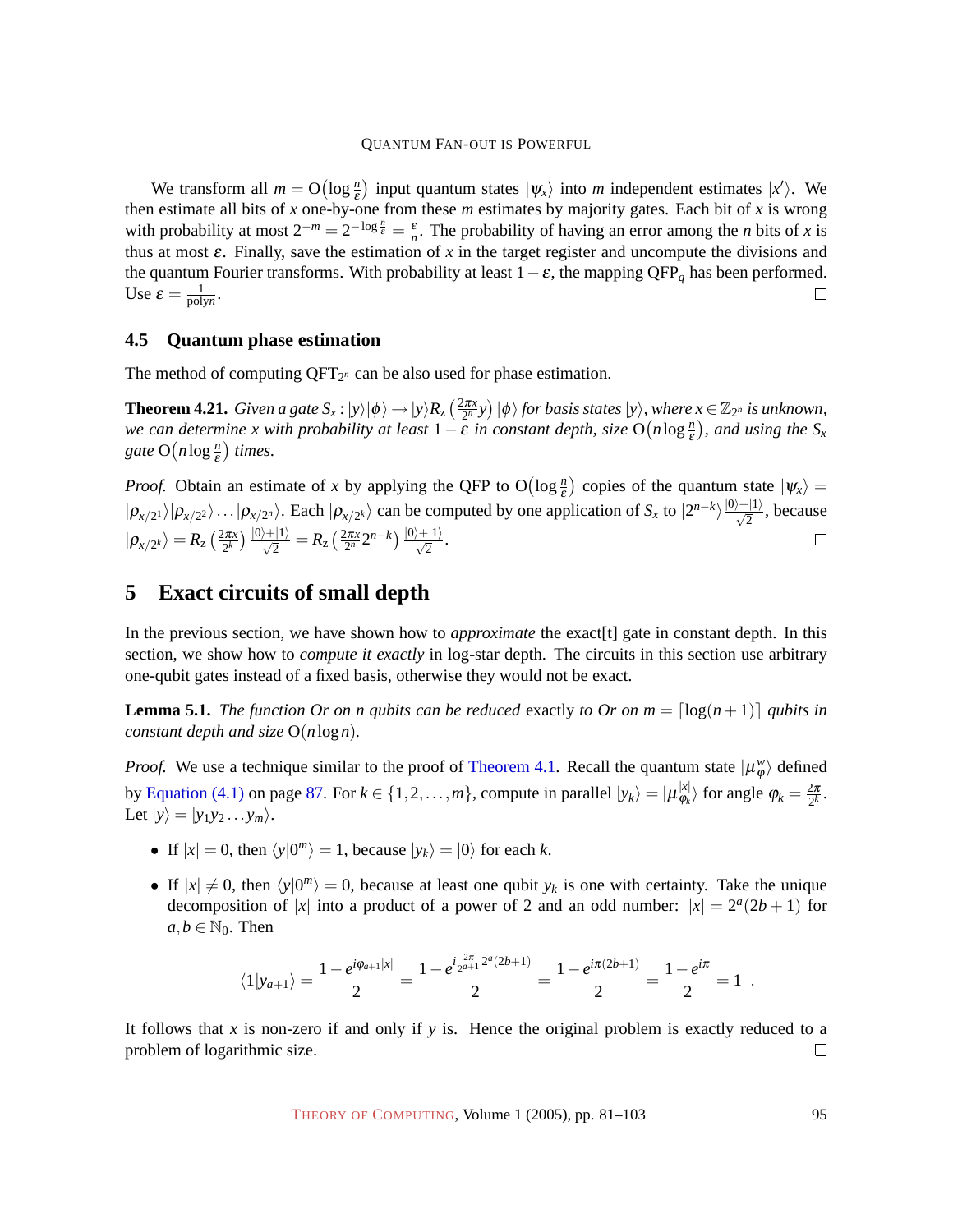<span id="page-15-3"></span>**Theorem 5.2.** *exact*[t]  $\in$  QAC<sup>0</sup><sub>f</sub>.

*Proof.* Using the methods from [Theorem 4.6](#page-8-1) and [Lemma 5.1,](#page-14-1) exact [t] can also be reduced to Or of logarithmic size. The reduction has constant depth and size  $O(n \log n)$ . Hence exact[t] is  $QNC_f^0$ -reducible to Or, or simply exact[t]  $\in$  QAC<sup>0</sup><sub>f</sub>, because QAC<sup>0</sup><sub>f</sub> includes both QNC<sup>0</sup><sub>f</sub> and the Or gate.  $\Box$ 

<span id="page-15-2"></span>**Theorem 5.3.**  $exact[t] \in \text{QNC}_f(\log^* n)$ , *i.e. exact*[t] can be computed exactly in log-star depth and size  $O(n \log n)$ .

*Proof.* Apply the reduction used in [Lemma 5.1](#page-14-1) in total (log<sup>\*</sup>n)-times, until the input size is at most 2. Compute and save the outcome, and clean ancillas by uncomputation. The circuit size is  $O(n \log n)$ .

### **6 Circuits of small size**

In this section, we decrease the size of some circuits. We allow the use of arbitrary one-qubit gates instead of a fixed basis.

#### <span id="page-15-0"></span>**6.1 Constant depth approximation of Or**

In this section, we apply the reduction from [Lemma 5.1](#page-14-1) repeatedly to shrink the circuit for Or. We first reduce the size of the circuit to  $O(n \log n)$ . We then develop a recurrent method that reduces the size even further. Let us define a useful notation.

**Definition 6.1.** Let  $x = x_1x_2...x_n$ . By *Or-reduction n*  $\rightarrow$  *m* with error  $\varepsilon$  we mean a quantum circuit  $\text{mapping } |x\rangle|0^m\rangle \rightarrow |x\rangle|\varphi\rangle \text{ such that, if } |x| = 0 \text{, then } |\varphi\rangle = |0^m\rangle \text{ and, if } |x| \neq 0 \text{, then } \langle 0^m|\varphi\rangle \leq \varepsilon.$ 

The Or-reduction preserves the logical Or of qubits, i.e.  $|x| = 0$  iff  $|\varphi| = 0$  with high probability. [Theorem 4.1](#page-6-1) provides an Or-reduction  $n \to 1$  with error  $\frac{1}{n}$ , constant depth, and size  $n^2 \log n$ . [Lemma 5.1](#page-14-1) provides an Or-reduction  $n \rightarrow \log n$  with error 0, constant depth, and size  $n \log n$ .

<span id="page-15-1"></span>**Lemma 6.2.** *There is an Or-reduction*  $n \rightarrow 1$  *with error*  $\frac{1}{n}$ *, constant depth, and size n*log*n*.

√ *n*  $\frac{\sqrt{n}}{\log n}$  blocks of size  $\sqrt{n} \log n$ . First, reduce each block by [Lemma 5.1](#page-14-1) *Proof.* Divide the input into to  $\frac{1}{2} \log n + \log \log n = O(\log n)$  qubits in constant depth and size  $\sqrt{n} \log^2 n$ . In total, we obtain  $\sqrt{n}$ new qubits in size *n*log*n*. Second, compute the logical Or by [Theorem 4.1](#page-6-1) in constant depth, size µr  $\overline{n}^2 \log \sqrt{n} = O(n \log n)$ , and error  $\frac{1}{\sqrt{n}}$  $\frac{1}{n}$ . To amplify the error to  $\frac{1}{n}$ , repeat the computation twice and return 1 if any of them returns 1 (the error is one-sided). The circuit size is doubled.  $\Box$ 

The circuit size can be reduced to  $O(n \log^{(d)} n)$  for any constant number *d* of iterations of the logarithm. The trick is to divide input qubits into small blocks and perform the reduction step on each of them. The number of variables is reduced by a small factor and we can thus afford to apply a circuit of a slightly bigger size. It we repeat this reduction step *d* times, we obtain the desired circuit.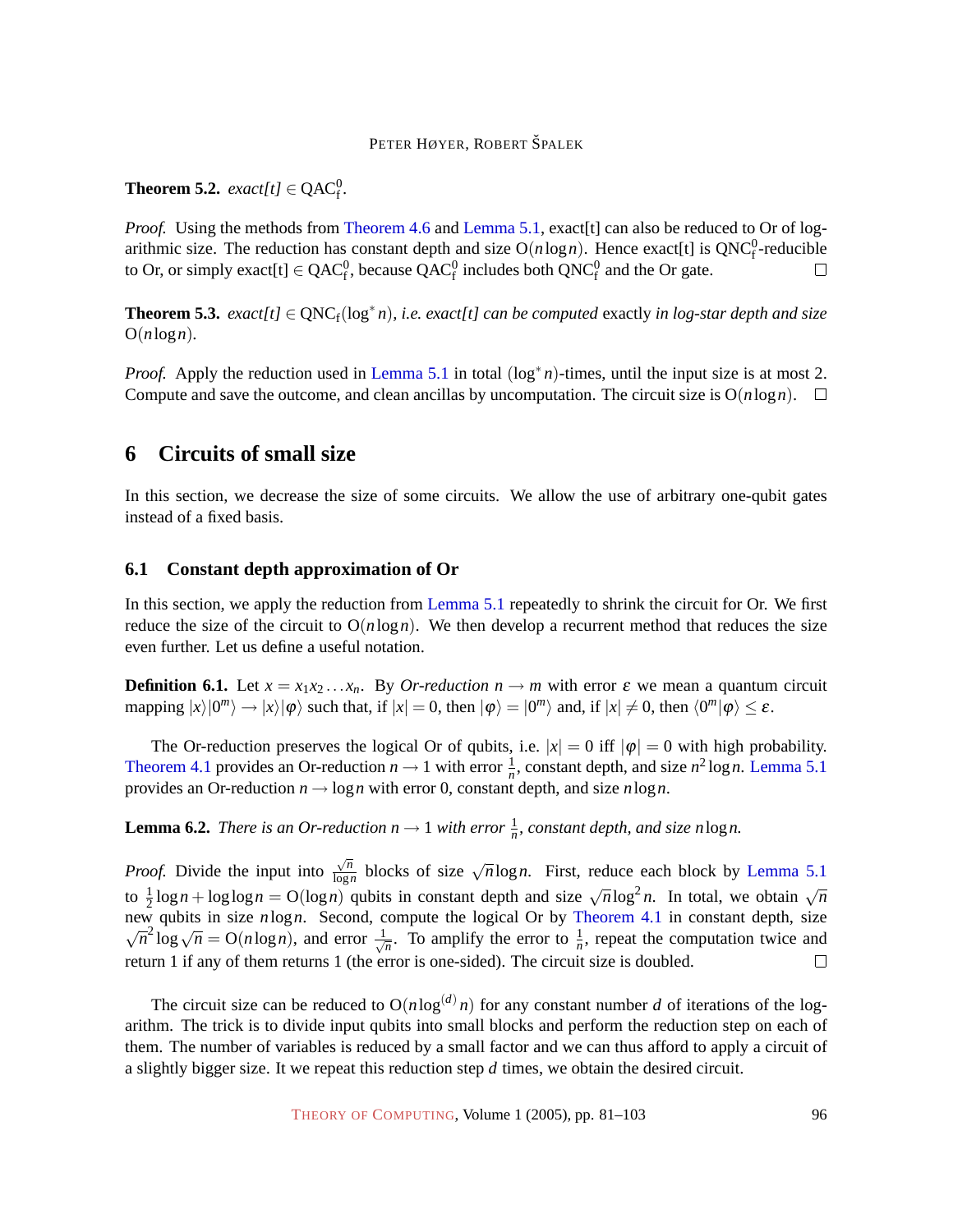<span id="page-16-2"></span>**Theorem 6.3.** *There exist constants c*<sub>1</sub>, *c*<sub>2</sub> *such that for every d*  $\in \mathbb{N}$ *, there is an Or-reduction n*  $\rightarrow$  1 *with*  $error \frac{1}{n}$ , depth  $c_1d$ , and size  $c_2dn\log^{(d)} n$ .

*Proof.* By induction on *d*: we have already verified the case  $d = 1$  in [Lemma 6.2.](#page-15-1) For the induction step: Divide *n* input qubits into *n*/log<sup>(*d*−1)</sup> *n* blocks of log<sup>(*d*−1)</sup> *n* qubits. Using [Lemma 5.1,](#page-14-1) reduce each block to  $\log^{(d)} n$  qubits in constant depth and size  $c_2 \log^{(d-1)} n \cdot \log^{(d)} n$ . Total size is  $c_2 n \log^{(d)} n$ . We obtain  $\frac{n}{\log^{(d-1)} n} \log^{(d)} n = o(n)$  new qubits. Using the induction hypothesis, compute their logical Or in depth  $c_1(d-1)$  and size  $c_2(d-1)$   $\left(\frac{n}{\log(d)}\right)$  $\frac{n}{\log^{(d-1)} n}$  log<sup>(*d*)</sup> *n*) ⋅ log<sup>(*d*-1)</sup> *o*(*n*) ≤ *c*<sub>2</sub>(*d* − 1)*n* log<sup>(*d*)</sup> *n*. Together, it takes depth  $c_1d$  and size  $c_2dn\log^{(d)} n$ .

The only approximate step is the application of [Lemma 6.2](#page-15-1) for  $d = 1$ . It is applied on  $\frac{n}{\log n} \log^{(d)} n$ variables, hence the error is  $O(log n/n)$ . It can be amplified to  $\frac{1}{n}$  by running the computation twice.

#### <span id="page-16-0"></span>**6.2 Log-star depth computation of Or**

Our best constant-depth circuit for Or is described by [Theorem 6.3.](#page-16-2) It is approximate and it has slightly super-linear size. In this section, we show that we can achieve an *exact* circuit of *linear* size if we relax the restriction of constant depth. We consider *d* in [Theorem 6.3](#page-16-2) a slowly growing function of *n* instead of a constant. Now we can use an Or-reduction better than [Lemma 6.2.](#page-15-1) [Theorem 5.3](#page-15-2) provides an Or-reduction  $n \rightarrow 1$  with error 0, log-star depth, and size *n* log *n*.

<span id="page-16-3"></span>**Lemma 6.4.** *There exist constants c*<sub>1</sub>,*c*<sub>2</sub> *such that for every*  $d \in \mathbb{N}$ *, there is an Or-reduction n*  $\rightarrow$  1 *with*  $error 0$ ,  $depth c_1d + log^* n$ , and size  $c_2dn \log^{(d)} n$ .

*Proof.* The same as of [Theorem 6.3,](#page-16-2) but use the Or-reduction from [Theorem 5.3](#page-15-2) instead of [Lemma 6.2](#page-15-1) in the last layer (for  $d = 1$ ). The size stays roughly the same, the circuit becomes exact, and the depth is increased by an additional term of  $\log^* n$ .  $\Box$ 

**Theorem 6.5.** *There is an Or-reduction*  $n \rightarrow 1$  *with error* 0, log-star depth, and linear size.

*Proof.* Divide the input into  $\frac{n}{\log^* n}$  blocks of size  $\log^* n$ . Compute the logical Or of each block by a balanced binary tree of depth  $\log(\log^* n) < \log^* n$  and in *linear* size. Using [Lemma 6.4](#page-16-3) with  $d = \log^* n$ , compute the logical Or of  $\frac{n}{\log^* n}$  new qubits in log-star depth and size  $O\left(\log^* n \cdot \frac{n}{\log^* n} \cdot \log^{(\log^* n)} n\right)$ O(*n*).  $\Box$ 

#### <span id="page-16-1"></span>**6.3 Approximation of counting and threshold[t]**

In this section, we use the QFT for the parallelisation of increments. This allows us to approximate the Hamming weight of the input in smaller size O(*n*log*n*).

**Definition 6.6.** The increment gate maps  $\text{Incr}_n : |x\rangle \rightarrow |(x+1) \mod 2^n\rangle$ .

<span id="page-16-4"></span>**Lemma 6.7.** The increment gate is diagonal in the Fourier basis and its diagonal form is in  $QNC^0$ .

*Proof.* Let  $\omega = e^{2\pi i/2^n}$  and let  $|x\rangle$  be any computational basis state. It is simple to prove the following two equations: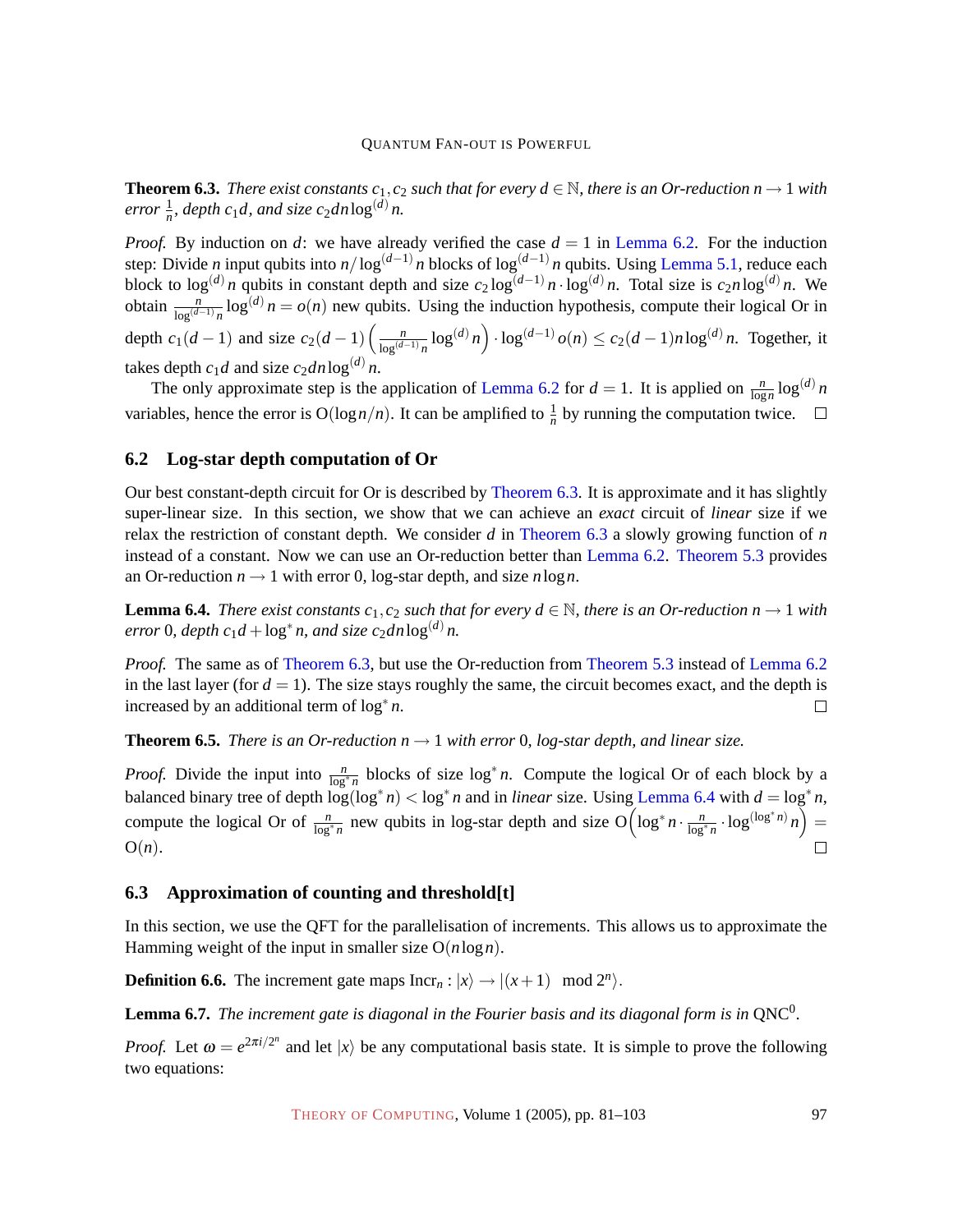1. Incr<sub>n</sub> =  $F_{2^n}^{\dagger}$  $\sum_{2^n}^{\dagger} D_n F_{2^n}$  for diagonal  $D_n = \sum_{y=0}^{2^n-1} \omega^y |y\rangle\langle y|$ .

$$
F^{\dagger}DF|x\rangle = F^{\dagger}D \frac{\sum_{y=0}^{2^n-1} \omega^{xy} |y\rangle}{\sqrt{2^n}} = F^{\dagger} \frac{\sum_{y=0}^{2^n-1} \omega^{(x+1)y} |y\rangle}{\sqrt{2^n}} = |(x+1) \mod 2^n\rangle.
$$

2.  $D = R_z(\pi) \otimes R_z(\pi/2) \otimes \cdots \otimes R_z(\pi/2^{n-1}).$ 

$$
D|x\rangle = \omega^x |x\rangle = \bigotimes_{k=1}^n \omega^{2^{n-k}x_{n-k}} |x_{n-k}\rangle = \bigotimes_{k=1}^n (e^{2\pi i/2^k})^{x_{n-k}} |x_{n-k}\rangle =
$$
  
= 
$$
\bigotimes_{k=1}^n R_z \left(2\pi/2^k\right) |x_{n-k}\rangle = \left(R_z(\pi) \otimes \cdots \otimes R_z(\pi/2^{n-1})\right)|x\rangle.
$$

We conclude that  $Incr = F^{\dagger}DF$ , and that *D* is a tensor product of one-qubit operators.

**Remark 6.8.** The addition of a fixed integer *b* is as hard as the increment. By [Lemma 6.7,](#page-16-4) Incr<sup>*b*</sup> =  $F^{\dagger}D^bF$  and  $(R_z(\varphi))^b = R_z(\varphi b)$ , hence the diagonal version of the addition of *b* is also in QNC<sup>0</sup>.

**Theorem 6.9.** *Counting can be approximated in constant depth and size* O(*n*log*n*)*.*

*Proof.* Compute the Hamming weight of the input. Each input qubit controls one increment on an *m*-qubit counter initialised to 0, where  $m = \lfloor \log(n+1) \rfloor$ . The increments Incr<sub>*m*</sub> are parallelised [\(Theo](#page-4-2)[rem 3.2](#page-4-2) and [Lemma 6.7\)](#page-16-4), so we apply the quantum Fourier transform  $F_{2<sup>m</sup>}$  twice [\(Theorem 4.12\)](#page-10-1) and the *n* constant-depth controlled  $D_m$  gates in parallel. The size is  $O(poly(m) + nm) = O(n \log n)$ .

 $\Box$ 

 $\Box$ 

**Remark 6.10.** threshold[t] is equal to the most significant qubit of the counter if we align it to a power of 2 by adding a fixed integer  $2^m - t$ . exact[t] can be computed by comparing the counter with *t*.

### **7 Concluding remarks**

#### **7.1 Comparison with randomised circuits**

Let us compare our results for quantum circuits with similar results for classical randomised circuits. We consider randomised circuits with bounded fan-in of Or and And gates, and unbounded fan-out and parity (similar to the quantum model). Classical lower bounds are folklore and we attach the proofs for the convenience of the reader in [Appendix A.](#page-19-0)

| Gate                                  | <b>Randomised</b>     | <b>Quantum</b> |
|---------------------------------------|-----------------------|----------------|
| Or and threshold[t] exactly           | $\Theta(\log n)$      | $O(log^* n)$   |
| mod[q] exactly                        | $\Theta(\log n)$      | $\Theta(1)$    |
| Or with error $\frac{1}{n}$           | $\Theta(\log \log n)$ | $\Theta(1)$    |
| threshold[t] with error $\frac{1}{x}$ | $\Omega(\log \log n)$ |                |

THEORY OF C[OMPUTING](http://dx.doi.org/10.4086/toc), Volume 1 (2005), pp. 81-103 98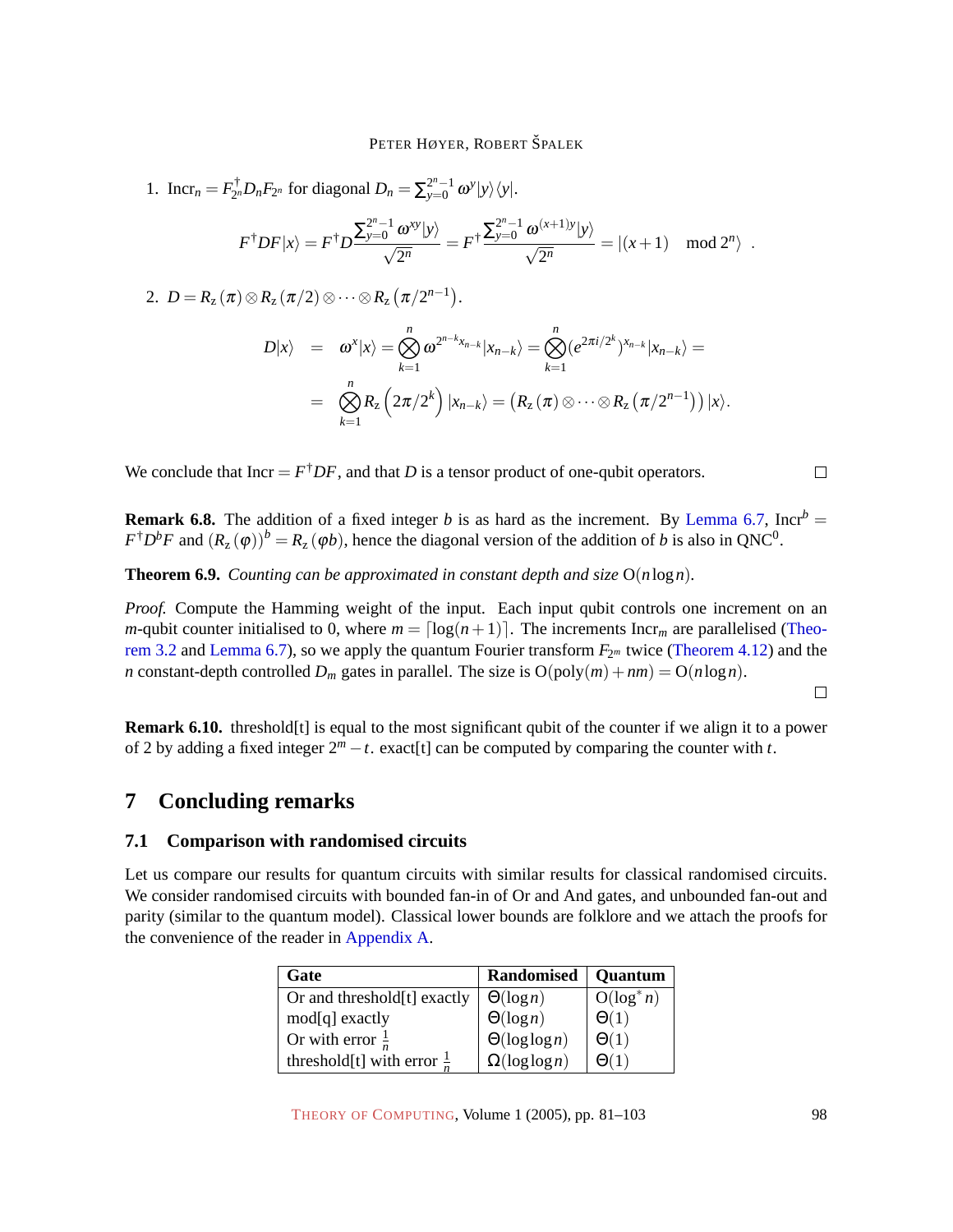#### <span id="page-18-1"></span>**7.2 Relations of quantum circuit classes**

We have shown that B-QNC ${}^{0}_{f} = B$ -QAC ${}^{0}_{f} = B$ -QACC ${}^{0} = B$ -QTC ${}^{0}_{f}$  [\(Theorem 4.6\)](#page-8-1). If we allow arbitrary one-qubit gates, then also  $QTC_f^0 = QAC_f^0 \subseteq QNC_f(\log^* n)$  [\(Theorem 5.2](#page-15-3) and [Theorem 5.3\)](#page-15-2). Several open problems of [\[10\]](#page-20-3) have thus been solved. Only little is known about classes that do not include the fan-out gate. For example, we do not know whether  $TC^0 \subseteq QTC^0$ , we only know that  $TC^0 \subseteq QTC^0_f$ . It is simple to prove that parity is in TC<sup>0</sup>. Take the logical Or of exact[1], exact[3], exact[5], ..., and compute exact[*k*] from threshold[*k*] and threshold[*k* + 1]. However, this method needs fan-out to copy the input bits and hence it is not in  $QTC^0$ .

Fang et al. proved [\[7\]](#page-20-8) a lower bound for fan-out. In particular, they showed that logarithmic depth is needed to approximate parity using only a constant number of ancillas. Unfortunately, their method breaks down with more than a linear number of ancillas and it cannot be extended to other unbounded fan-in gates such as majority or threshold[t].

# <span id="page-18-0"></span>**7.3** Upper bounds for B-QNC $^0_{\rm f}$

Shor's original factoring algorithm [\[19\]](#page-21-7) uses modular exponentiation and the quantum Fourier transform modulo  $2^n$  followed by a polynomial-time deterministic algorithm. The modular exponentiation  $a^x$  can be replaced by multiplication of some subset of numbers *a*,  $a^2$ ,  $a^4$ , ...,  $a^{2^{n-1}}$  [\[5\]](#page-20-4). The *n* numbers  $a^{2^k}$  can be quickly precomputed classically.

Since both multiplication of *n* numbers [\(Theorem 4.8\)](#page-9-1) and the QFT [\(Theorem 4.12\)](#page-10-1) are in B-QNC $_0^0$ , since bour indiriphication of *n* numbers (Theorem 4.6) and the QFT (Theorem 4.12) are in B-QNC<sub>f</sub>,<br>there is a polynomial-time bounded-error classical algorithm with oracle B-QNC<sub>f</sub> factoring numbers, i.e. factoring  $\in$  RP[B-QNC $_1^0$ ]. If B-QNC $_1^0$   $\subseteq$  BPP,<sup>3</sup> then factoring  $\in$  RP[BPP]  $\subseteq$  BPP[BPP]  $=$  BPP. Discrete logarithms can be computed in a similar way using modular exponentiation and the quantum Fourier transform modulo general  $q$  [\[19\]](#page-21-7). Since  $QFT_q \in B\text{-}QNC_f^0$  [\(Theorem 4.17\)](#page-12-0), we conclude that also discrete-log  $\in$  RP[B-QNC $_{{\rm f}}^{{\rm 0}}$ ].

#### **7.4 Open problems**

We propose the following open problems on computational aspects of multi-qubit gates:

- i. Is there a constant-depth exact circuit for Or?
- ii. Is there a constant-depth linear-size circuit for Or?
- iii. Are there exact circuits with a fixed basis?
- iv. Can we simulate unbounded fan-out in constant depth using unbounded fan-in gates, e.g. threshold[t] or exact[t]?

 $3$ In this context, B-QNC $_f^0$  denotes the set of languages decided with bounded error by constant-depth quantum circuits with fan-out.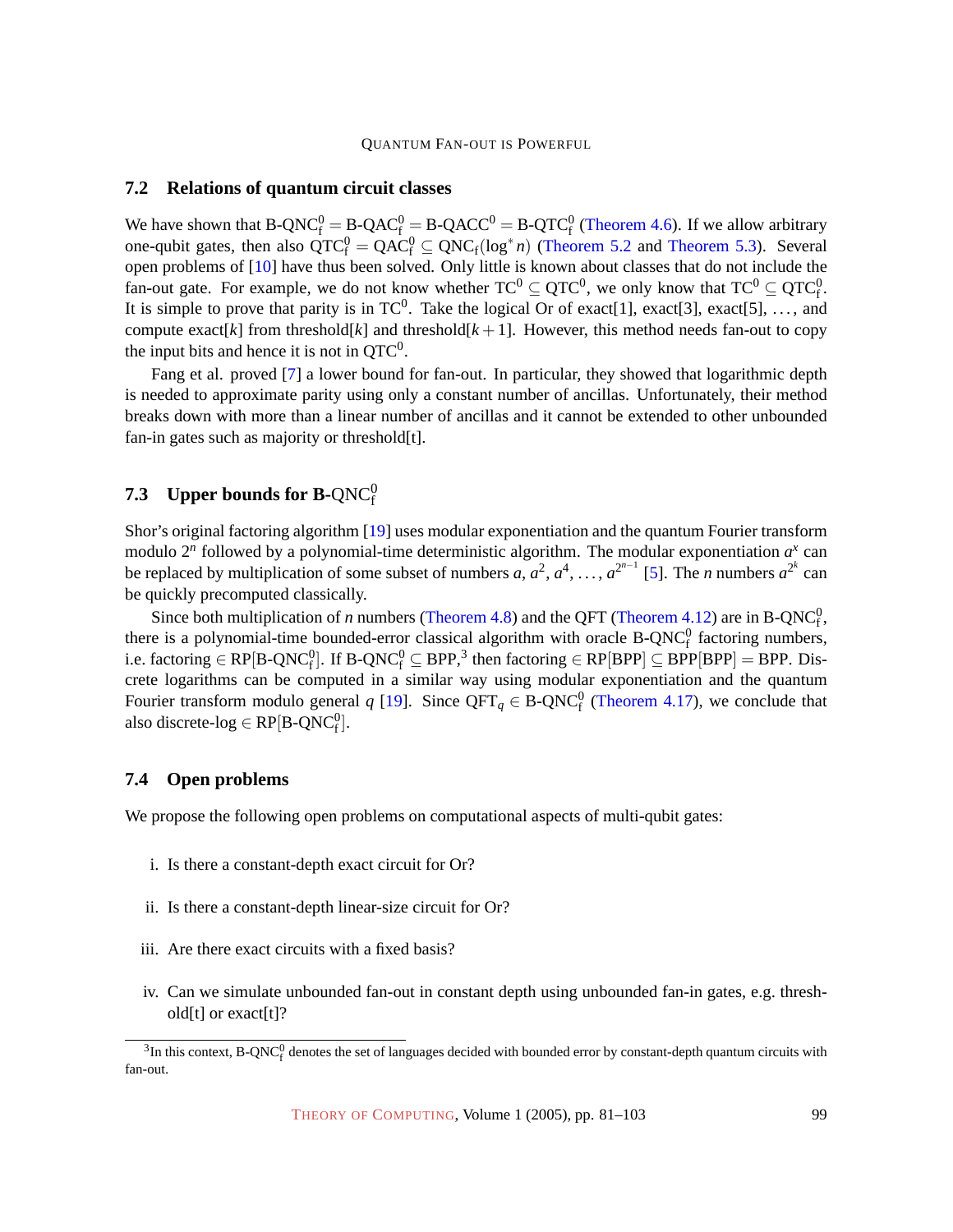### <span id="page-19-0"></span>**A Lower bounds on classical circuits**

Using the polynomial method [\[3\]](#page-20-9), we prove several lower bounds on the depths of deterministic circuits. We consider circuits with fan-in of Or and And gates at most 2, and unbounded fan-out and parity, the same as in the quantum model.

Basically, the value of each bit computed by a circuit can be computed by a multi-linear polynomial (over the field  $\mathbb{Z}_2$ ) in the input bits. We are interested in the degree of such a polynomial; by proving a lower bound on the degree, we also lower-bound the depth of the circuit. It is simple to prove that the polynomial computing a Boolean function is unique.

Each input bit  $x_k \in \{0, 1\}$  is computed by the polynomial  $x_k$  of degree 1. The Not gate computes the polynomial  $1-p(x)$ , where  $p(x)$  is the polynomial computing its argument, and the degree is unchanged. The And gate computes the polynomial  $p_1(x) \cdot p_2(x)$  and the two degrees are summed. The parity gate computes the polynomial  $(p_1(x) + \cdots + p_k(x))$  mod 2 of degree equal to the maximum degree among the arguments.

<span id="page-19-1"></span>**Lemma A.1.** The output of a circuit of depth d has degree at most  $2^d$ .

*Proof.* By induction: by adding a new layer, we can at most double the degree when using the And gate.  $\Box$ 

And of *n* bits is computed by a (unique) polynomial  $x_1x_2 \ldots x_n$  of degree *n*. Hence every circuit computing And has depth at least log*n*. It is simple to prove by contradiction that also Or, threshold[t], and exact [t] have full degree *n*. Smolensky has proved a much stronger result [\[21\]](#page-21-3), which implies that also the degree of mod[q] for  $q > 2$  is *n*.

Randomised circuits have access to random bits and may produce the result with a small error. Some functions are computed in smaller depth in this model.

# <span id="page-19-2"></span>**Lemma A.2.** Or can be computed with one-sided error  $\frac{1}{2}$  by a randomised circuit of depth 2. The error *can be decreased to*  $\frac{1}{n}$  *in additional depth*  $\log \log n$ .

*Proof.* Take *n* random bits and output the parity  $x_1r_1 \oplus x_2r_2 \oplus \cdots \oplus x_n r_n$ . If  $|x| = 0$ , then the circuit always outputs 0. If  $|x| > 0$ , then the probability that the parity is odd is equal to  $\frac{1}{2}$ . If we perform the computation (log*n*)-times using independent random bits, we decrease the probability of error to  $\left(\frac{1}{2}\right)$  $(\frac{1}{2})^{\log n} = \frac{1}{n}$  $\frac{1}{n}$ . This can be done in additional depth loglog *n* by a balanced binary tree of Or gates.  $\Box$ 

By Yao's principle [\[24\]](#page-21-11), if we have a randomised circuit with error less than 2−*<sup>n</sup>* , then there exists an assignment of random bits such that the result is always correct. That is there exists a deterministic circuit of the same shape. Hence also randomised circuits computing the logical Or with exponentially small error have depth at least log*n*.

**Lemma A.3.** *Every circuit computing Or with error*  $\frac{1}{n}$  *has depth at least* log log *n*.

*Proof.* Assume the converse: there exists a circuit of depth  $d < \log \log n$  with error  $\frac{1}{n}$ . By computing  $\frac{1}{n}$ )  $\frac{n}{\log n} = 2^{-n}$ . This can be done in the logical Or independently  $\frac{n}{\log n}$ -times, we can reduce the error to  $(\frac{1}{n})$ additional depth  $\log \frac{n}{\log n} = \log n - \log \log n$ . The total depth of this circuit is  $\log n - \log \log n + d < \log n$ . However, by Yao's principle, the depth has to be at least log*n*.  $\Box$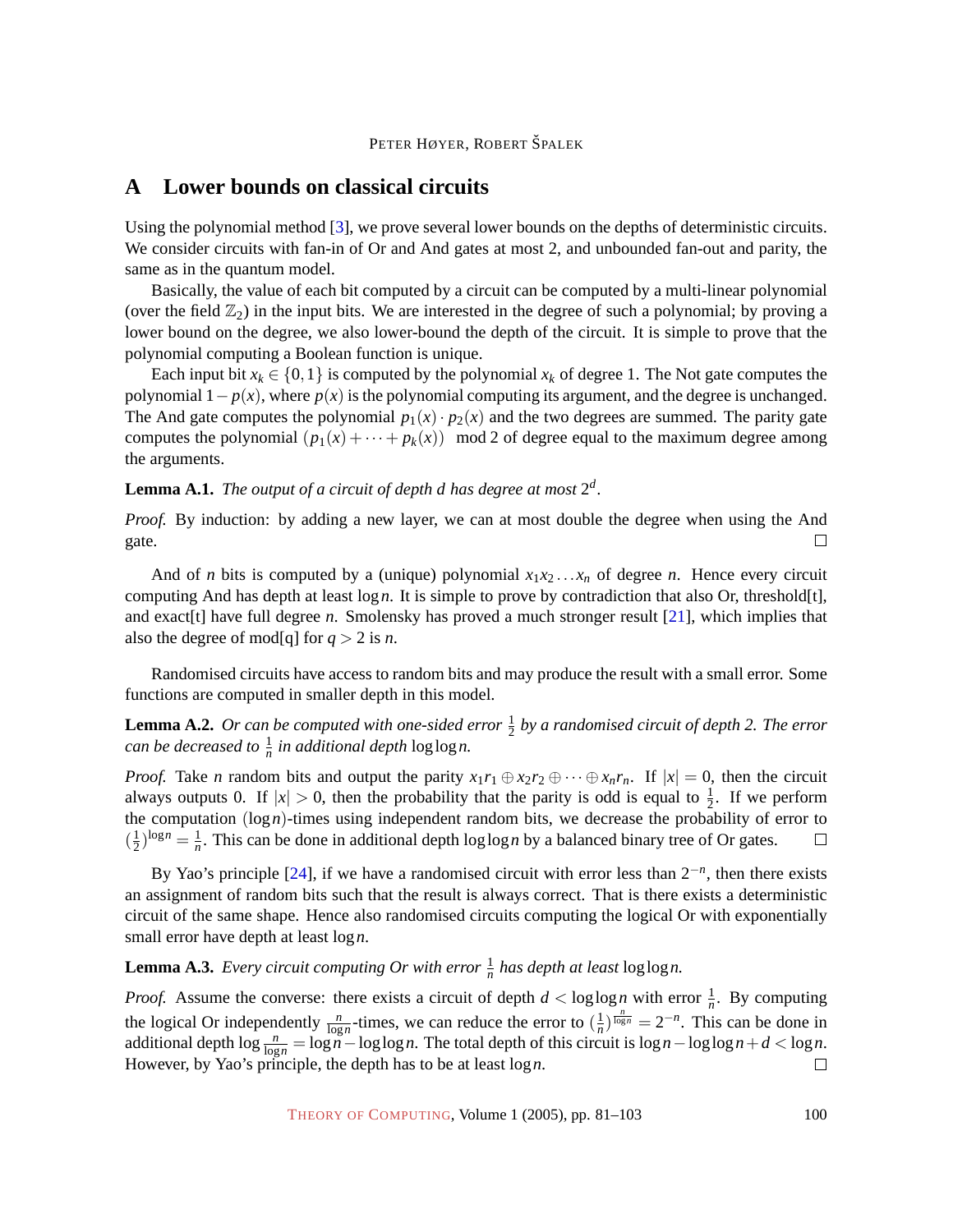### **Acknowledgements**

We thank Harry Buhrman, Hartmut Klauck, and Hein Röhrig at CWI in Amsterdam, and Fred Green at Clark University in Worcester for plenty of helpful discussions, and Ronald de Wolf at CWI for help with writing the paper. We thank Klaus Mölmer and Brian King for discussions on physical implementations of multi-qubit gates. We are grateful to Schloss Dagstuhl, Germany, for providing an excellent environment, where part of this work was carried out. We thank the anonymous reviewers for their valuable comments.

### **References**

- <span id="page-20-5"></span>[1] [\\*](http://theoryofcomputing.org/articles/main/v001/a005/bibliography.html#adh:qcomputability) L. M. ADLEMAN, J. DEMARRAIS, AND M. A. HUANG: Quantum computability. *SIAM Journal on Computing*, 26(5):1524–1540, 1997. [\[SICOMP:29363\]](http://epubs.siam.org/sam-bin/dbq/article/29363). [2,](#page-2-0) [3.5](#page-6-3)
- <span id="page-20-6"></span>[2] [\\*](http://theoryofcomputing.org/articles/main/v001/a005/bibliography.html#bbc:gates) A. BARENCO, C. BENNETT, R. CLEVE, D. P. DIVINCENZO, N. MARGOLUS, P. SHOR, T. SLEATOR, J. A. SMOLIN, AND H. WEINFURTER: Elementary gates for quantum computation. *Physical Review A*, 52:3457–3467, 1995. [\[PRA:10.1103/PhysRevA.52.3457,](http://dx.doi.org/10.1103/PhysRevA.52.3457) [arXiv:quant](http://arxiv.org/abs/quant-ph/9503016)[ph/9503016\]](http://arxiv.org/abs/quant-ph/9503016). [2.5](#page-4-3)
- <span id="page-20-9"></span>[3] [\\*](http://theoryofcomputing.org/articles/main/v001/a005/bibliography.html#beigel:polmethod) R. BEIGEL: The polynomial method in circuit complexity. In *Proc. of 8th IEEE Structure in Complexity Theory Conf.*, pp. 82–95, 1993. [1993.336538]. [A](#page-19-0)
- <span id="page-20-0"></span>[4] [\\*](http://theoryofcomputing.org/articles/main/v001/a005/bibliography.html#cz:qc-ion) J. I. CIRAC AND P. ZOLLER: Quantum computations with cold trapped ions. *Phys. Rev. Lett.*, 74:4091–4094, 1995. [\[PRL:10.1103/PhysRevLett.74.4091\]](http://dx.doi.org/10.1103/PhysRevLett.74.4091). [1](#page-1-0)
- <span id="page-20-4"></span>[5] [\\*](http://theoryofcomputing.org/articles/main/v001/a005/bibliography.html#cw:qft) R. CLEVE AND J. WATROUS: Fast parallel circuits for the quantum Fourier transform. In *Proc. of 41st IEEE FOCS*, pp. 526–536, 2000. [\[FOCS:10.1109/SFCS.2000.892140\]](http://doi.ieeecomputersociety.org//10.1109/SFCS.2000.892140). [1,](#page-1-0) [4.4.1,](#page-10-2) [4.4.1,](#page-11-2) [4.4.2,](#page-12-2) [4.4.2,](#page-13-0) [7.3](#page-18-0)
- <span id="page-20-7"></span>[6] [\\*](http://theoryofcomputing.org/articles/main/v001/a005/bibliography.html#coppersmith:qft) D. COPPERSMITH: An approximate Fourier transform useful in quantum factoring. IBM technical report RC19642, quant-ph/0201067, 1994. [\[arXiv:quant-ph/0201067\]](http://arxiv.org/abs/quant-ph/0201067). [4.4.1](#page-10-2)
- <span id="page-20-8"></span>[7] [\\*](http://theoryofcomputing.org/articles/main/v001/a005/bibliography.html#ffghz:fanout) M. FANG, S. FENNER, F. GREEN, S. HOMER, AND Y. ZHANG: Quantum lower bounds for fanout. 2003. [\[arXiv:quant-ph/0312208\]](http://arxiv.org/abs/quant-ph/0312208). [7.2](#page-18-1)
- <span id="page-20-2"></span>[8] [\\*](http://theoryofcomputing.org/articles/main/v001/a005/bibliography.html#fenner:fanout) S. A. FENNER: Implementing the fanout gate by a Hamiltonian. 2003. [\[arXiv:quant](http://arxiv.org/abs/quant-ph/0309163)[ph/0309163\]](http://arxiv.org/abs/quant-ph/0309163). [1](#page-1-0)
- <span id="page-20-1"></span>[9] [\\*](http://theoryofcomputing.org/articles/main/v001/a005/bibliography.html#gh:qc-nmr) N. GERSHENFELD AND I. CHUANG: Bulk spin resonance quantum computation. *Science*, 275:350–356, 1997. [\[doi:10.1126/science.275.5298.350\]](http://dx.doi.org/10.1126/science.275.5298.350). [1](#page-1-0)
- <span id="page-20-3"></span>[10] [\\*](http://theoryofcomputing.org/articles/main/v001/a005/bibliography.html#ghmp:qacc) F. GREEN, S. HOMER, C. MOORE, AND C. POLLETT: Counting, fanout, and the complexity of quantum ACC. *Quantum Information and Computation*, 2(1):35–65, 2002. [\[arXiv:quant](http://arxiv.org/abs/quant-ph/0106017)[ph/0106017\]](http://arxiv.org/abs/quant-ph/0106017). [1,](#page-1-0) [3.2,](#page-4-2) [7.2](#page-18-1)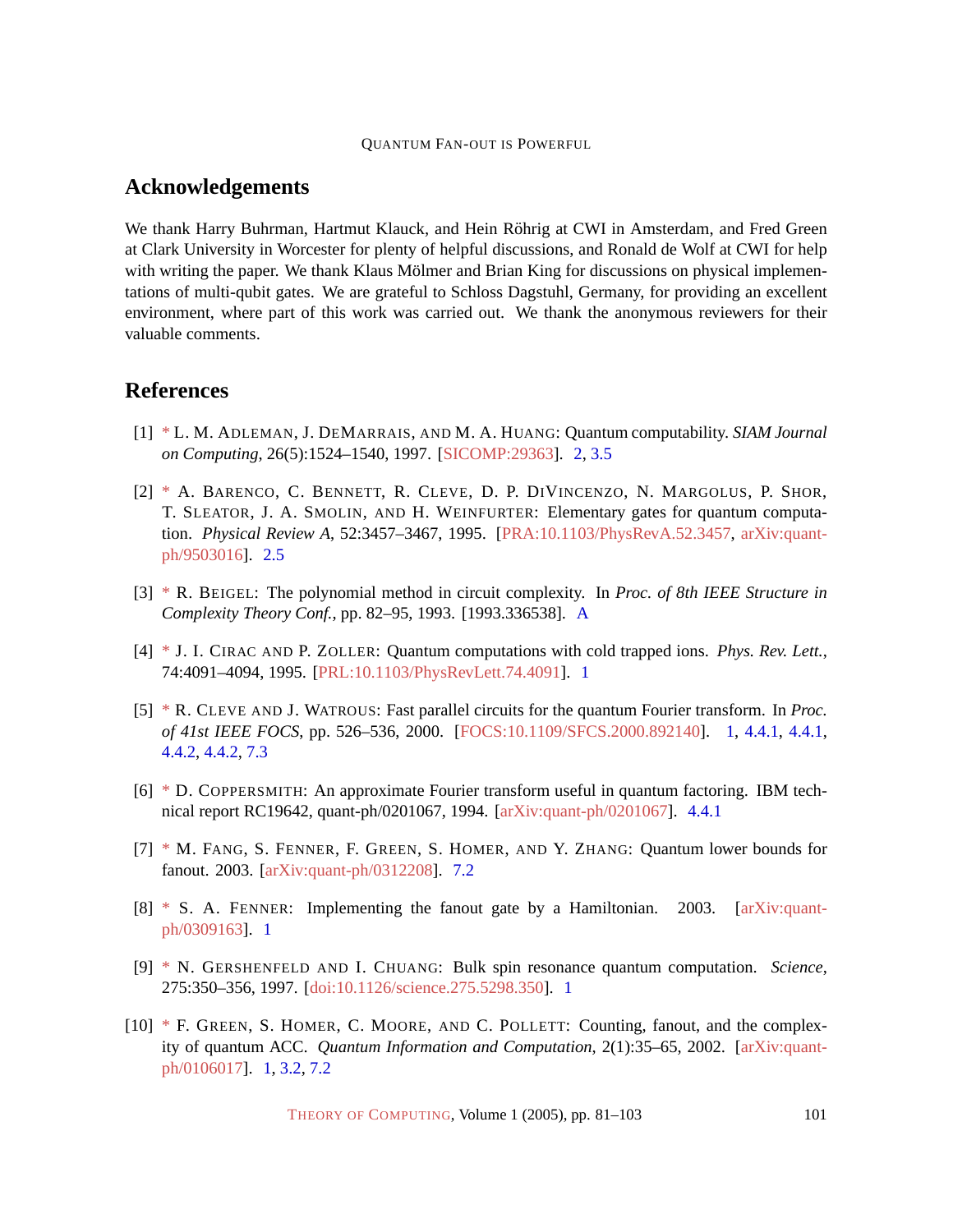- <span id="page-21-6"></span>[11] [\\*](http://theoryofcomputing.org/articles/main/v001/a005/bibliography.html#hh:qft) L. HALES AND S. HALLGREN: Quantum Fourier sampling simplified. In *Proc. of 31st ACM STOC*, pp. 330–338, 1999. [\[STOC:301250.301336\]](http://portal.acm.org/citation.cfm?id=301250.301336). [1,](#page-1-0) [4.4.2,](#page-12-2) [4.4.2](#page-13-0)
- <span id="page-21-10"></span>[12] [\\*](http://theoryofcomputing.org/articles/main/v001/a005/bibliography.html#hoeffding:probineq) W. HOEFFDING: Probability inequalities for sums of bounded random variables. *J. Amer. Statist. Assoc.*, 58:13–30, 1963. [4.2](#page-7-0)
- <span id="page-21-9"></span>[13] [\\*](http://theoryofcomputing.org/articles/main/v001/a005/bibliography.html#hj:matrix-book) R. A. HORN AND C. R. JOHNSON: *Matrix Analysis*. Cambridge University Press, 1985. [3.1](#page-4-1)
- $[14]$  [\\*](http://theoryofcomputing.org/articles/main/v001/a005/bibliography.html#spalek:qncwf-stacs) P. HØYER AND R. ŠPALEK: Quantum circuits with unbounded fan-out. In *Proc. of 20th STACS*, pp. 234–246, 2003. LNCS 2607. [\[STACS:80j4ju67n25kcf06\]](http://springerlink.metapress.com/link.asp?id=80j4ju67n25kcf06).
- <span id="page-21-0"></span>[15] [\\*](http://theoryofcomputing.org/articles/main/v001/a005/bibliography.html#ms:ions) K. MØLMER AND A. SØRENSEN: Multiparticle entanglement of hot trapped ions. *Phys. Rev. Lett.*, 82:1835–1838, 1999. [\[PRL:10.1103/PhysRevLett.82.1835\]](http://dx.doi.org/10.1103/PhysRevLett.82.1835). [1](#page-1-0)
- <span id="page-21-4"></span>[16] [\\*](http://theoryofcomputing.org/articles/main/v001/a005/bibliography.html#moore:fanout) C. MOORE: Quantum circuits: Fanout, parity, and counting. 1999. [\[arXiv:quant-ph/9903046\]](http://arxiv.org/abs/quant-ph/9903046). [1,](#page-1-0) [2.2,](#page-3-1) [3.3](#page-5-3)
- <span id="page-21-1"></span>[17] [\\*](http://theoryofcomputing.org/articles/main/v001/a005/bibliography.html#moore:parallel-qc) C. MOORE AND M. NILSSON: Parallel quantum computation and quantum codes. *SIAM Journal on Computing*, 31(3):799–815, 2002. [\[SICOMP:35505,](http://epubs.siam.org/sam-bin/dbq/article/35505) [arXiv:quant-ph/9808027\]](http://arxiv.org/abs/quant-ph/9808027). [1,](#page-1-0) [3.2](#page-4-2)
- <span id="page-21-2"></span>[18] [\\*](http://theoryofcomputing.org/articles/main/v001/a005/bibliography.html#razborov:circsize) A. A. RAZBOROV: Lower bounds for the size of circuits of bounded depth with basis  $\{\&,\oplus\}$ . *Math. Notes Acad. Sci. USSR*, 41(4):333–338, 1987. [1](#page-1-0)
- <span id="page-21-7"></span>[19] [\\*](http://theoryofcomputing.org/articles/main/v001/a005/bibliography.html#shor:factoring) P. W. SHOR: Algorithms for quantum computation: discrete logarithms and factoring. In *Proc. of 35th IEEE FOCS*, pp. 124–134, 1994. [\[FOCS:10.1109/SFCS.1994.365700\]](http://doi.ieeecomputersociety.org//10.1109/SFCS.1994.365700). [1,](#page-1-0) [4.4,](#page-10-3) [7.3](#page-18-0)
- <span id="page-21-5"></span>[20] [\\*](http://theoryofcomputing.org/articles/main/v001/a005/bibliography.html#sbkh:division-circ) K.-Y. SIU, J. BRUCK, T. KAILATH, AND T. HOFMEISTER: Depth efficient neural networks for division and related problems. *IEEE Transactions on Information Theory*, 39(3):946–956, 1993. [\[TIT:10.1109/18.256501\]](http://doi.ieeecomputersociety.org//10.1109/18.256501). [1,](#page-1-0) [4.3](#page-9-1)
- <span id="page-21-3"></span>[21] [\\*](http://theoryofcomputing.org/articles/main/v001/a005/bibliography.html#smolensky:algmethods) R. SMOLENSKY: Algebraic methods in the theory of lower bounds for Boolean circuit complexity. In *Proc. of 19th ACM STOC*, pp. 77–82, 1987. [\[STOC:28395.28404\]](http://portal.acm.org/citation.cfm?id=28395.28404). [1,](#page-1-0) [A](#page-19-1)
- [22] [\\*](http://theoryofcomputing.org/articles/main/v001/a005/bibliography.html#spalek:thesis-qncwf-uploaded) R. SPALEK: Quantum circuits with unbounded fan-out. Master's thesis, Faculty of Sciences, Vrije Universiteit, Amsterdam, 2002. Shorter version and improved results in quant-ph/0208043. [\[arXiv:quant-ph/0208043\]](http://arxiv.org/abs/quant-ph/0208043).
- <span id="page-21-8"></span>[23] [\\*](http://theoryofcomputing.org/articles/main/v001/a005/bibliography.html#wz:noclone) W. K. WOOTTERS AND W. H. ZUREK: A single quantum cannot be cloned. *Nature*, 299:802– 803, 1982. [\[doi:10.1038/299802a0\]](http://dx.doi.org/10.1038/299802a0). [2.1](#page-3-2)
- <span id="page-21-11"></span>[24] [\\*](http://theoryofcomputing.org/articles/main/v001/a005/bibliography.html#yao:unified) A. C-C. YAO: Probabilistic computations: Toward a unified measure of complexity. In *Proc. of 18th IEEE FOCS*, pp. 222–227, 1977. [A](#page-19-2)